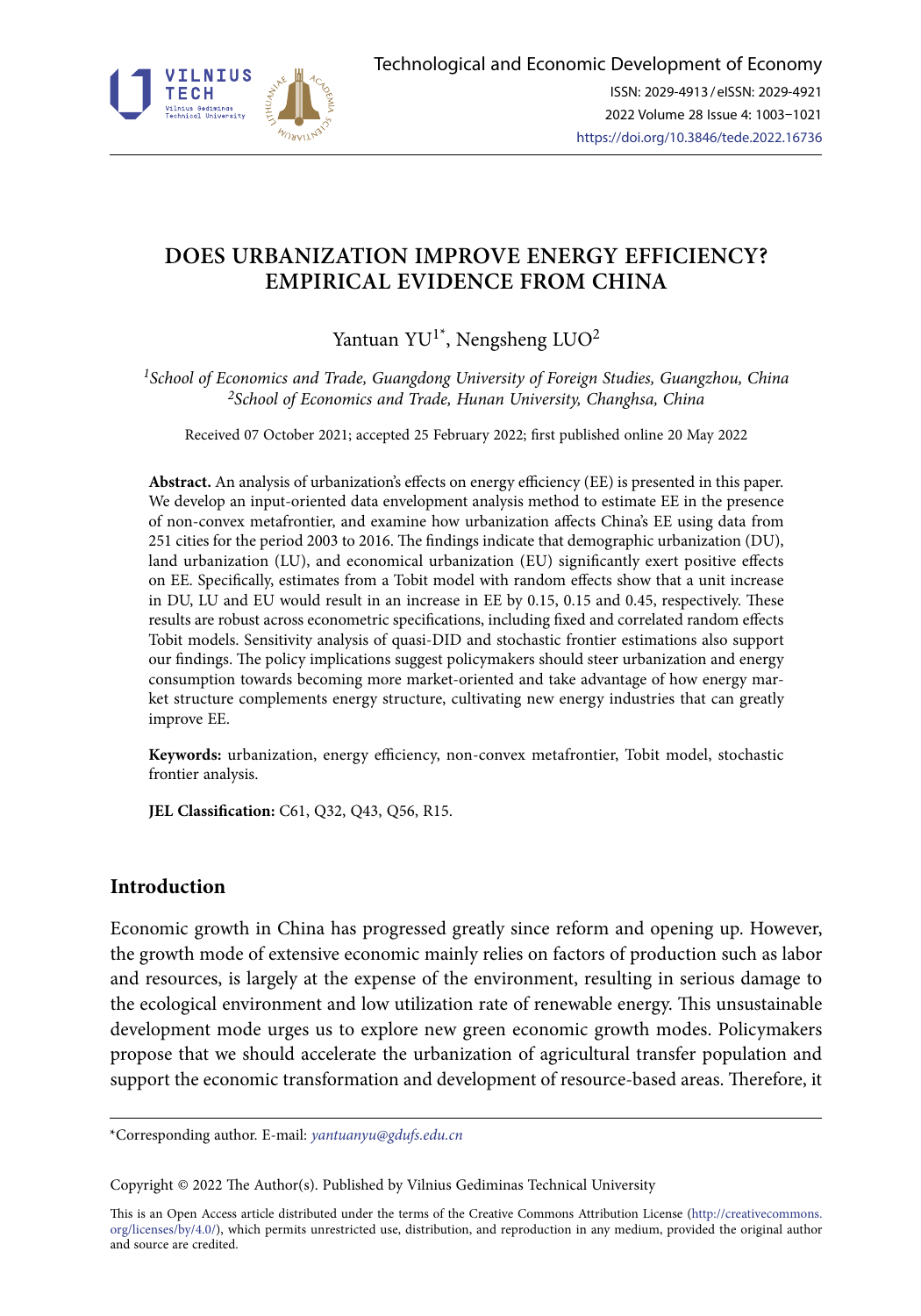is necessary to give full play to the positive role of urbanization in improving environmental problems and promoting sustainable economic development, organically combine urbanization with environmental protection, continuously eliminate regional economic growth differences, and promote energy transformation and high-quality economic development.

Compared with 56.16% in the world, as of 2020, the urbanization population (% of total population) in China was reached 61.43% (see Appendix, A). Different regions have different levels of urbanization, however, it also has different energy demand (Yu et al., 2020). Thus, there are obvious regional heterogeneity in energy efficiency in varied regions of China. The regions with high energy efficiency are still concentrated in the southeast coastal areas, while the vast areas in the central and western regions are still in a relatively backward position. With the continuous transfer of rural population to cities and towns, the population and economic volume are increasing, and the agglomeration level is constantly improving, which optimizes the energy consumption structure and improves the energy efficiency.

In terms of scale, China's urbanization development speed far exceeds that of developed countries in the same period, but in terms of quality, there is still a significant difference between China's urbanization level and developed countries. Although urbanization brings high-speed economic growth dividend, it also consumes a lot of energy. For example, the construction of urban transportation infrastructure requires a lot of energy such as electricity and gas. However, whether urbanization is conducive to improving energy efficiency is remain unanswered.

To fill this gap, we attempt to examine ongoing practice of urbanization construction in Chinese cities by examining the pattern and dynamics of urbanization and its impacts on energy efficiency. The purpose is threefold, namely, (1) to identify the pattern and processes of urbanization in Chinese cities; (2) to evaluate the relationship between urbanization and energy efficiency using econometrics analysis method apart from stylized fact analysis; (3) to ascertain whether the measures of urbanization levels have significant influence on the results. This paper will provide policy implications for developing countries to promote new urbanization and energy transformation, especially those developing countries that are similar to China's actual situation. Moreover, it has policy guidance for policymakers and practioners to actively explore manners to improve energy efficiency. In addition, urbanization has played a pivotal position in an economic system. Thus, it is of vital importance to investigate the relationship between urbanization and energy efficiency.

The rapid movement of rural populations to urban regions and the transition of industries from primary to secondary (tertiary) tiers, sees urbanization affecting energy efficiency (EE) through different channels. A growing volume of research strongly points to the affect urbanization has on EE. Until now, this research has followed two main paths. The first involves the evaluation of EE, making use of parametric or nonparametric techniques. The most commonly employed methods are data envelopment analysis (DEA) and stochastic frontier analysis (SFA) (He et al., 2018; Boyd & Lee, 2019; Haider & Mishra, 2021).

Mardani et al. (2017) reviewed the DEA models employed worldwide for the development of EE and found that although there are a variety of procedures and methods employed, there is still significant agreement among the empirical results. For example, China's EE shows significant regional heterogeneity, whose factors can be considered by conducting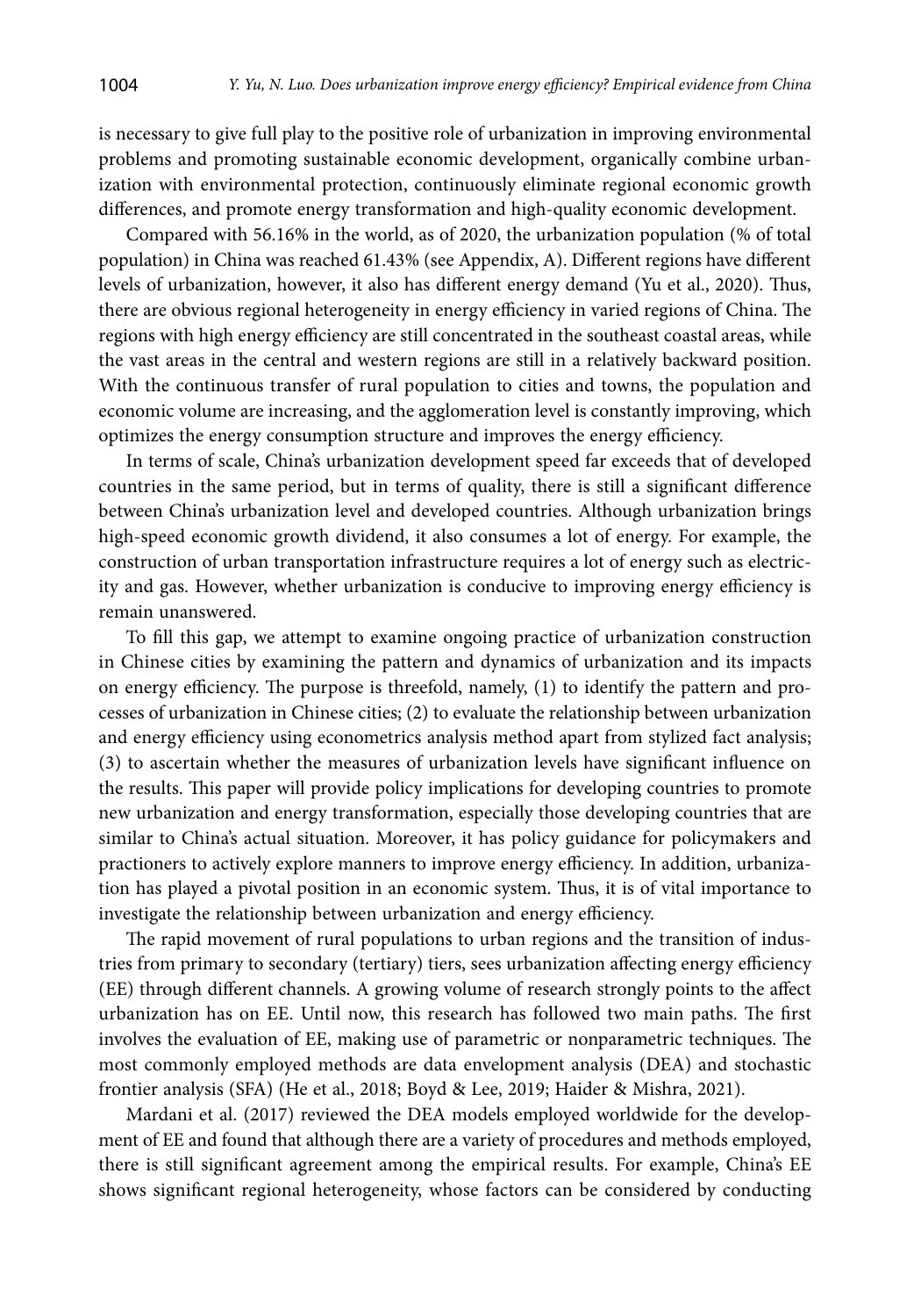metafrontier analysis in the empirics (Wang et al., 2013; Zhang et al., 2015; Ouyang et al., 2021). However, the resulting metafrontiers produced by extant studies were found to be convex. This includes the "infeasible input-output combinations" (Tiedemann et al., 2011; Huang et al., 2013) that in turn lead to efficiency scores being underestimated when compared to non-convex metafrontiers and biases while estimating the technology gap ratio (Afsharian, 2017; Asfsharian & Podinovski, 2018). Yu et al. (2018) extended the convex metafrontier to include non-convex ones and measured the ecological efficiency of China's industrial sector based on the proposed model. Using a DEA model incorporating non-convex metafrontier and undesirable outputs as well as super efficiency (Anderson & Peterson, 1993) in slacksbased measures (Tone, 2001) (NCMeta-US-SBM)<sup>1</sup>, we propose a comprehensive and accurate way to compute China's EE at the prefecture level.

The second path involved examining the actual impacts on EE resulting from urbanization from an econometric perspective, with the associated research providing mixed results. For instance, according to Markandya et al. (2006), making use of an analysis of 12 Eastern European countries undergoing a transition to market economies, urbanization is seen to exert a positive impact on EE. In a study of how urbanization affects provincial EE for the case of China during the period 2003–2014, Li et al. (2018) found that urbanization has an overall negative impact on EE. On the contrary, based on a sample set of 22 emerging economies, Rafiq et al. (2016) found urbanization to be associated with decreased EE, while Sheng et al. (2017) showed from their study of 78 countries that urbanization is also negatively associated with EE. Furthermore, Bilgili et al. (2017) reported that in India and China, urbanization leads to increased EE, although it results in decreased EE in Nepal, Vietnam, the Philippines, South Korea and Thailand. Furthermore, Lv et al. (2020) found that the urbanization effects on both short and long run EE are significantly negative in China.

The objective of this work is to present a more comprehensive DEA model for measuring EE. We also attempt to provide an empirical assessment of what affects urbanization has on the EE of China. This is done making use of a dataset derived from 251 Chinese cities for the period 2003 to 2016.

The rest of this paper is arranged as follows. Section 1 presents the development of an input-oriented NCMeta-US-SBM model to measure EE, providing an econometric strategy for investigating the impact of urbanization. Data used for the empirical analysis is presented in Section 2, with Section 3 summarizing the main findings of this analysis. The last Section concludes the paper.

 $1$  Although the abbreviation is the same as the model proposed by Yu et al. (2018), their model is based on nonoriented which commonly used to measure ecological efficiency, while the model used in this study is mainly on input-oriented which adopted to measure EE. This is because energy consumption is treated as the input variable, so the input-oriented DEA model should be adopted when measuring EE.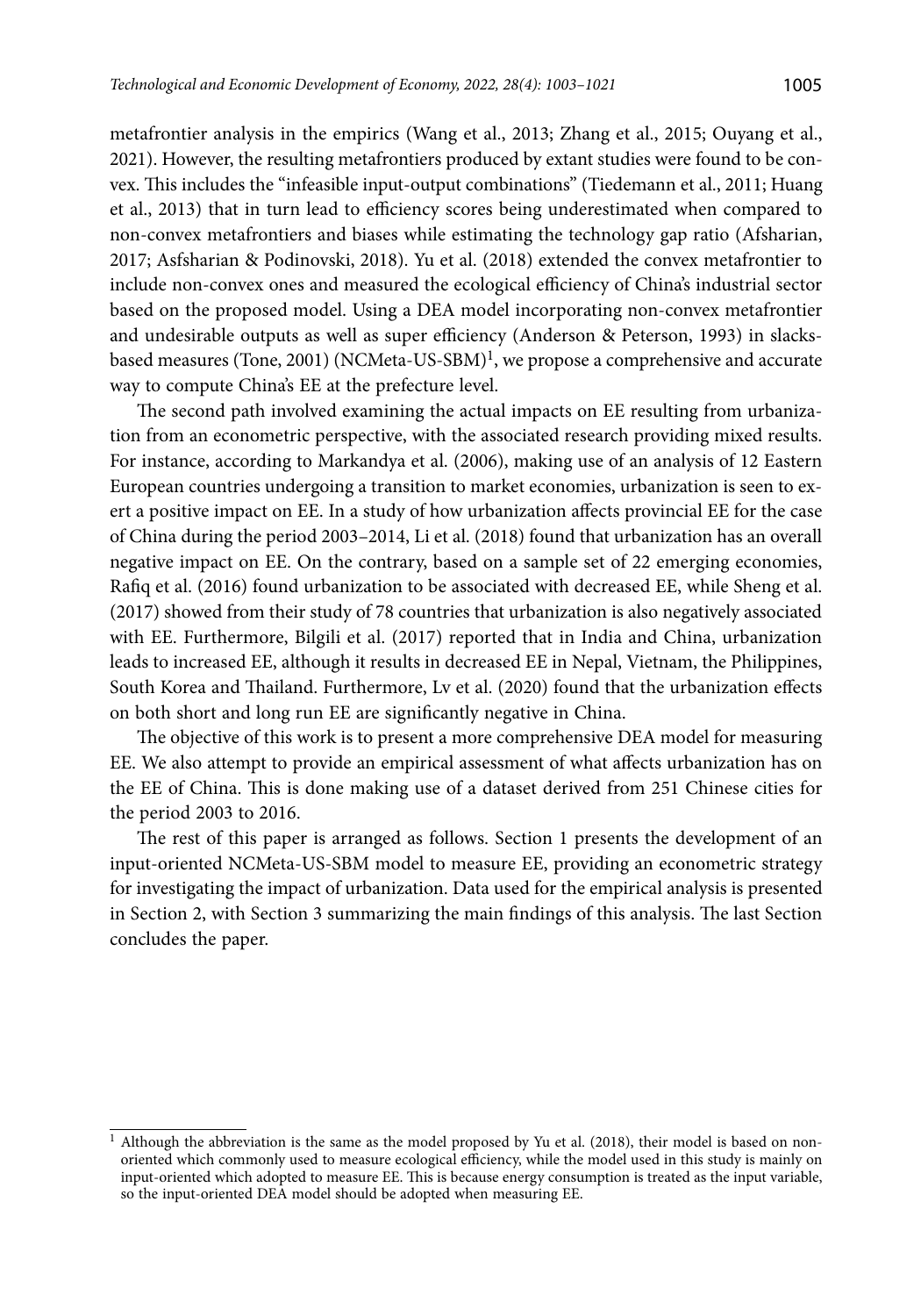### **1. Methodology**

### **1.1. Measuring energy efficiency with input-oriented NCMeta-US-SBM model**

Assuming that the decision making units (DMUs) and technology hegerogeneous groups<sup>2</sup> are *N* and *G*, and *N<sub>g</sub>* DMUs in Group *g*, we obtain  $\sum_{g=1}^{G} N_g =$  $N_g = N$ . The DMUs use the inputs:  $\mathbf{x} = \left[ x_1, x_2, \ldots, x_M \right] \in R_+^M$  to produce desirable (good) outputs:  $\mathbf{y} = \left[ y_1, y_2, \ldots, y_R \right] \in R_+^R$  and undesirable (bad) outputs:  $\mathbf{b} = \bigr[ b_1, b_2, ..., b_J \bigr] \in R_+^J$ . Considering the variable returns of scale (VRS) assumption, the convex and non-convex production technologies for the *o*th DMU in Group  $g\left( o=1,2,\dots,N_g,g=1,2,\dots,G\right)$  in terms of the convex metafrontier could be expressed as follows:

$$
P^{c-meta} = \left\{ \left( x_m, y_r, b_j \right) : x_{mg'o} \ge \sum_{g=1}^{G} \sum_{n \in g', n \ne o \text{ if } g=g'} \lambda_{gn} x_{mgn}, m = 1, 2, \dots, M; \right\}
$$
  
\n
$$
y_{rg'o} \le \sum_{g=1}^{G} \sum_{n \in g', n \ne o \text{ if } g=g} \lambda_{gn} y_{rgn}, r = 1, 2, \dots, R; \right\}
$$
  
\n
$$
b_{jg'o} \ge \sum_{g=1}^{G} \sum_{n \in g', n \ne o \text{ if } g=g} \lambda_{gn} b_{jgn}, j = 1, 2, \dots, J; \right\}
$$
  
\n
$$
\sum_{g=1}^{G} \sum_{n \in g', n \ne o \text{ if } g=g'} \lambda_{gn} = 1; \lambda_{gn} \ge 0; g = 1, 2, \dots, G; n \in g', n \ne o \text{ if } g=g' \right\},
$$
  
\n(1)

where  $\lambda_{qn}$  represents the nonnegative weighting vector of the  $n^{th}$  DMU in Group *g* in terms of the convex metafrontier, which is encapsulated within all group frontiers (Battese et al., 2004).

The non-convex metafrontier production technology could also be written as:

$$
P^{nc-meta} = \left\{ (x_m, y_r, b_j) : x_{mg'o} \ge \sum_{g=1}^{G} \sum_{n \in g', n \ne o \text{ if } g = g'} \gamma_{gn} x_{mgn}, m = 1, 2, \cdots, M; \right\}
$$
  
\n
$$
y_{rg'o} \le \sum_{g=1}^{G} \sum_{n \in g', n \ne o \text{ if } g = g'} \gamma_{gn} y_{rgn}, r = 1, 2, \cdots, R; \right\}
$$
  
\n
$$
b_{jg'o} \ge \sum_{g=1}^{G} \sum_{n \in g', n \ne o \text{ if } g = g'} \gamma_{gn} b_{jgn}, j = 1, 2, \cdots, J; \right\}
$$
  
\n
$$
\sum_{g=1}^{G} \sum_{n \in (g'=1), n \ne o \text{ if } g = g'} \gamma_{gn} = \phi_1, \sum_{g=1}^{G} \sum_{n \in (g'=2), n \ne o \text{ if } g = g'} \gamma_{gn} = \phi_2, \cdots, \sum_{g=1}^{G} \sum_{n \in (g'=G), n \ne o \text{ if } g = g'} \gamma_{gn} = \phi_G; \right\}
$$
  
\n
$$
\sum_{g=1}^{G} \phi_g = 1; \phi_g = 1 \text{ or } 0; \gamma_{gn} \ge 0; n \in g', n \ne o \text{ if } g = g' \right\}, \tag{2}
$$

where  $\gamma_{gn}$  represents a nonnegative weighting vector of the  $n^{th}$  DMU in Group *g* in terms of the non-convex metafrontier. Assuming VRS, the optimal objective value for the *oth* DMU in Group  $g'$  ( $o = 1, 2, ..., N_g$ ;  $g' = 1, 2, ..., G$ ) in terms of the non-convex metafrontier is given by:

<sup>&</sup>lt;sup>2</sup> We divided our sample into three groups (i.e., eastern region, central region and western region) based on the geographical location and economic growth mode, which was also employed in previous studies.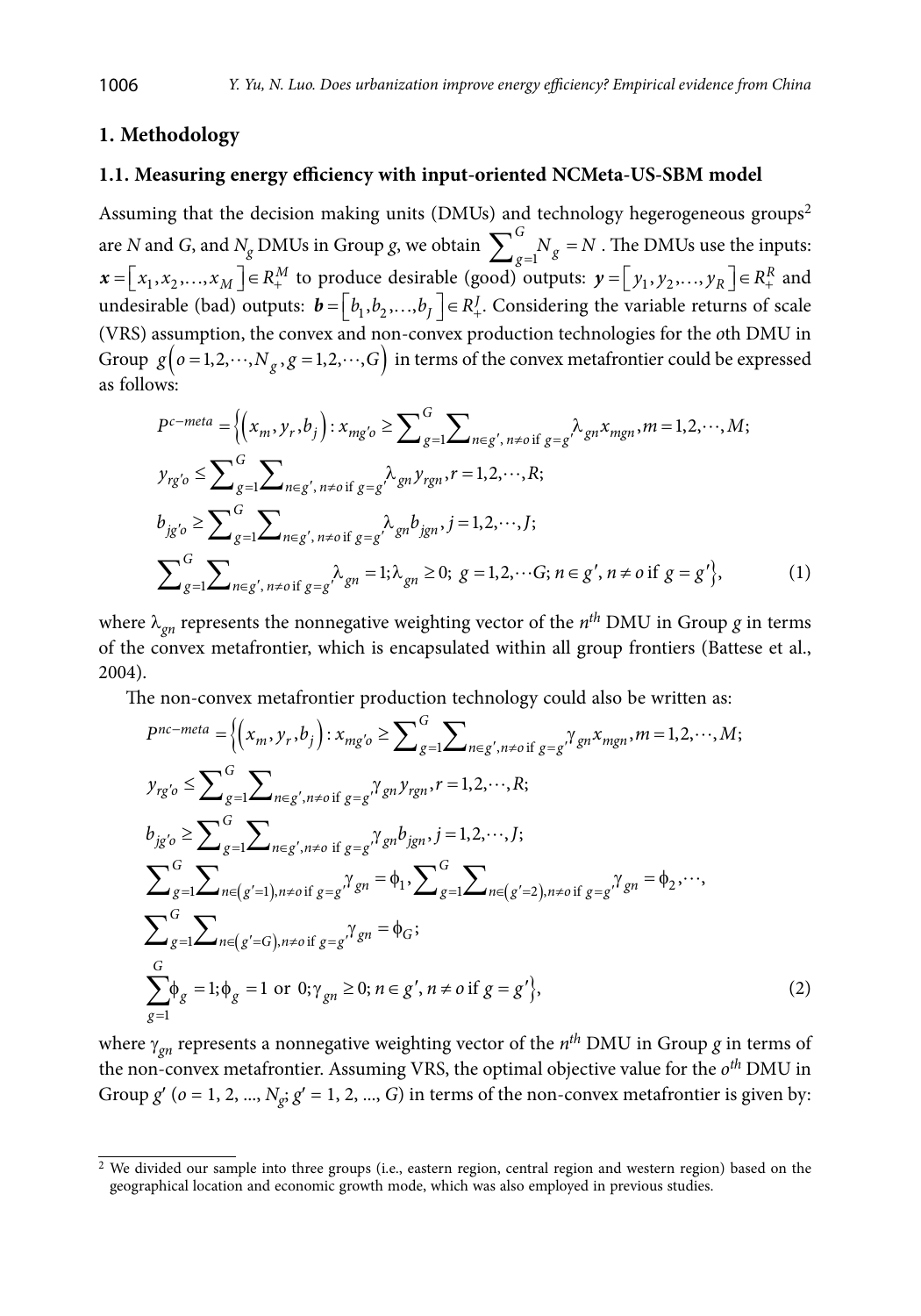$$
\rho_{g'o}^{nc-meta*} = \min\left(1 + \frac{1}{M} \sum_{m=1}^{M} \frac{s_{mg'o}^x}{x_{mg'o}}\right)
$$
  
s.t.  $x_{mg'o} - \sum_{g=1}^{G} \sum_{n \in g', n \neq o \text{ if } g=g'} \gamma_{gn} x_{mgn} + s_{mg'o}^x \ge 0, m = 1, 2, \dots, M;$   

$$
\sum_{g=1}^{G} \sum_{n \in g', n \neq o \text{ if } g=g'} \gamma_{gn} y_{rgn} - y_{rg'o} \ge 0, r = 1, 2, \dots, R;
$$
  

$$
b_{jg'o} - \sum_{g=1}^{G} \sum_{n \in g', n \neq o \text{ if } g=g'} \gamma_{gn} b_{jgn} \ge 0, j = 1, 2, \dots, J;
$$
  

$$
\sum_{g=1}^{G} \sum_{n \in (g'=1), n \neq o \text{ if } g=g'} \gamma_{gn} = \phi_1, \sum_{g=1}^{G} \sum_{n \in (g'=2), n \neq o \text{ if } g=g'} \gamma_{gn} = \phi_2, \dots,
$$
  

$$
\sum_{g=1}^{G} \sum_{g=1}^{G} \sum_{n \in (g'=G), n \neq o \text{ if } g=g'} \gamma_{gn} = \phi_G;
$$
  

$$
\sum_{g=1}^{G} \phi_g = 1; \phi_g = 1 \text{ or } 0; \gamma_{gn}, s_{mg'o}^x \ge 0,
$$
  

$$
(3)
$$

where  $s_{mg'o}^x$  are the input slacks. The super efficiency model and the standard model differ in that the DMU*go* in the super efficiency model's reference set is excluded (Andersen & Petersen, 1993), which is then denoted by  $n \neq o$ .

In Model (3), the resulting optimal values are sometimes treated as a measure of EE, however, they are related to the averages of the slacks of all inputs, while maximizing the average improvements in all of the relevant factors for the evaluated DMU in order to reach the non-convex metafrontier. To estimate EE, we should concentrate on the slack in the energy sector rather than the average slack of all inputs. Assuming that the actual energy input is  $x_e$ , with the energy slacks referring to the non-convex metafrontier as estimated by Model (3) is *S<sub>pc</sub>*-meta, then the EE of the non-convex metafrontier can be calculated as:

$$
EE^{nc-meta} = \frac{\left(x_e - S_e^{nc-meta}\right)}{x_e}.
$$
\n(4)

Eq. (4) defines our SBM based energy efficiency measure for the empirical analysis. Since  $0 \le S_e^{nc-meta} < x_e$ , thus  $EE^{nc-meta} \in (0,1].$ 

#### **1.2. The Panel Tobit model**

Since EE estimated in this study falls in  $(0,1]$ , there may be a bias and inconsistencies in the resulting ordinary least square (OLS) estimates with a censored dependent variable. This type of data can be dealt with by the Tobit regression, a limited variable model, by using Maximum Likelihood Estimation (MLE). To estimate how urbanization affects EE, a range of limited variable model specifications are used to deal with the problems that arise from possible endogeneity issues. This sees the baseline Tobit model being specified as:

$$
EE_{it}^{*} = x_{it}\beta + ur_{it}\gamma + \delta_{t} + \pi_{i} + \mu_{it};
$$
  
\n
$$
EE_{it} = \max(0, EE_{it}^{*}) = \max(0, x_{it}\xi + ur_{it}\theta + \delta_{t} + \pi_{i} + \mu_{it});
$$
  
\n
$$
\mu_{it}|x_{it}, \pi_{i} \sim N(0, \sigma_{\mu}^{2}), i = 1, 2, \cdots, N; t = 1, 2, \cdots, T,
$$
\n(5)

where  $EE_{it}$  represents EE for city *i* in year *t*,  $x_{it}$  denotes the control variables that affect EE,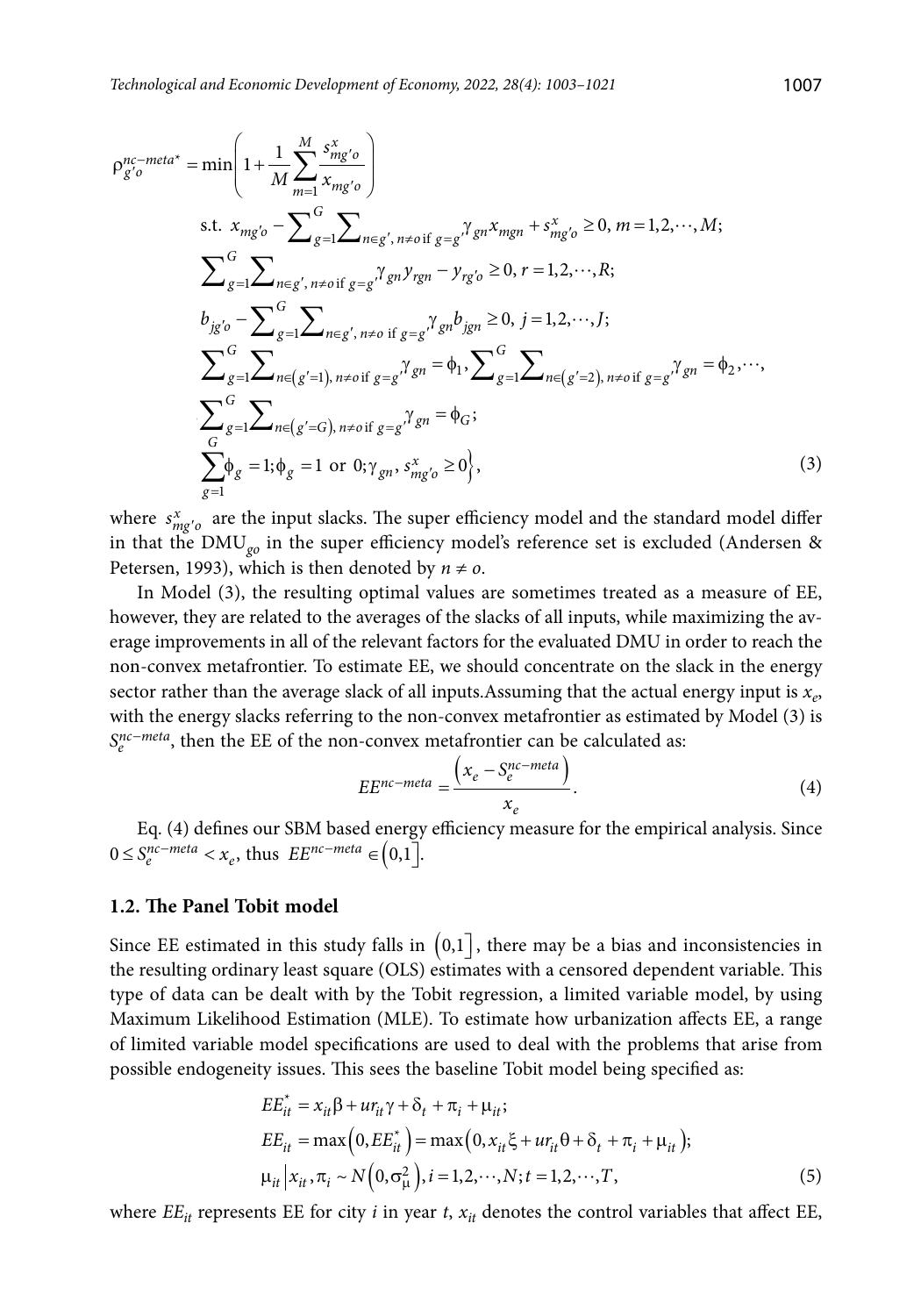and  $\xi$  is the parameter vector. The key variables of interest,  $ur_{ir}$ , measures urbanization for city *i* in year *t* and  $\theta$  denote the parameter vector. Finally,  $\delta_t$  indicates the year-fixed effects,  $\pi_i$  covers the unobserved heterogeneity, and  $\mu_{it}$  is the normal distributed error term.

Including fixed effects in a limited dependent variable model leads to the well-known incidental parameters problem in MLE (Greene, 2011). This sees the coefficients of the fixed effects Tobit model being likely to result in inconsistent slope coefficients estimates. Another approach other than the Tobit model is to employ a more general random effects mode. This allows the correlation between  $\pi_i$  and  $x_i$  (Wooldridge, 2010), where it assumes that:  $\pi_i | x_i \sim N(\varphi + \overline{x}_i \eta, \sigma_a^2)$ , where  $\sigma_a^2$  is the variance of  $a_i$  in  $\pi_i = \varphi + \overline{x}_i \eta + a_i$ . Considering these factors, Eq. (5) may be rewritten as:

$$
EE_{it}^{*} = x_{it}\xi + ur_{it}\theta + \delta_{t} + \pi_{i} + \mu_{it};
$$
  
\n
$$
EE_{it} = \max(0, EE_{it}^{*}) = \max(0, x_{it}\xi + ur_{it}\theta + \delta_{t} + \overline{x}_{i}\eta + a_{i} + \mu_{it});
$$
  
\n
$$
\mu_{it}|x_{it}, a_{i} \sim N(0, \sigma_{\mu}^{2}), i = 1, 2, \cdots, N; t = 1, 2, \cdots, T;
$$
  
\n
$$
a_{i}|x_{it} \sim N(0, \sigma_{a}^{2}), i = 1, 2, \cdots, N; t = 1, 2, \cdots, T,
$$
\n(6)

where  $\bar{x}_i$  is a set of time-constant explanatory variables for each time step, representing the panel averages of all of the model's time-varying variables. Combining this to a traditional random effects Tobit model will in turn solve the unobserved heterogeneity problem, providing consistent model parameter values (Wooldridge, 2010).

#### **2. Data**

## **2.1. Input and output variables for the DEA model**

To comprehensively and accurately measure EE, all input and output variables that are relevant to the energy sector need to be taken into account, dependent of course on data availability. These variables, which are used to estimate EE, are outlined below.

*Capital stock*. This variable is estimated from the annual fixed investment data making use of the perpetual inventory method (PIM), where the nominal investment data is first defined relative to the 2003 CNY (Chinese Yuan) by employing province-specific investment deflators (Huang et al., 2018).

*Labor force*. The total number of employees, depending on how much data is available, for each prefecture-level city was treated as a proxy for this parameter. We use linear interpolation method to estimate the missing data.

*Land input*. The total land area of each administrative region was used as the proxy since this data was available.

*Energy consumption*. Huang et al. (2018) first estimated the primary energy consumption of 191 prefecture-level cities for the period of 2003–2013 using the bottom-up method. We estimated the primary energy consumption of the rest of the prefecture-level cities based on the same approach and extended the study to the years 2003 to 2016.

*Desirable output*. Gross city product (GCP) was selected as the proxy for this parameter (using 2003 as the base year).

*Undesirable outputs*. The various environmental pollutants form the proxy for the undesirable outputs. These pollutants have similarities and differences, so a composite environ-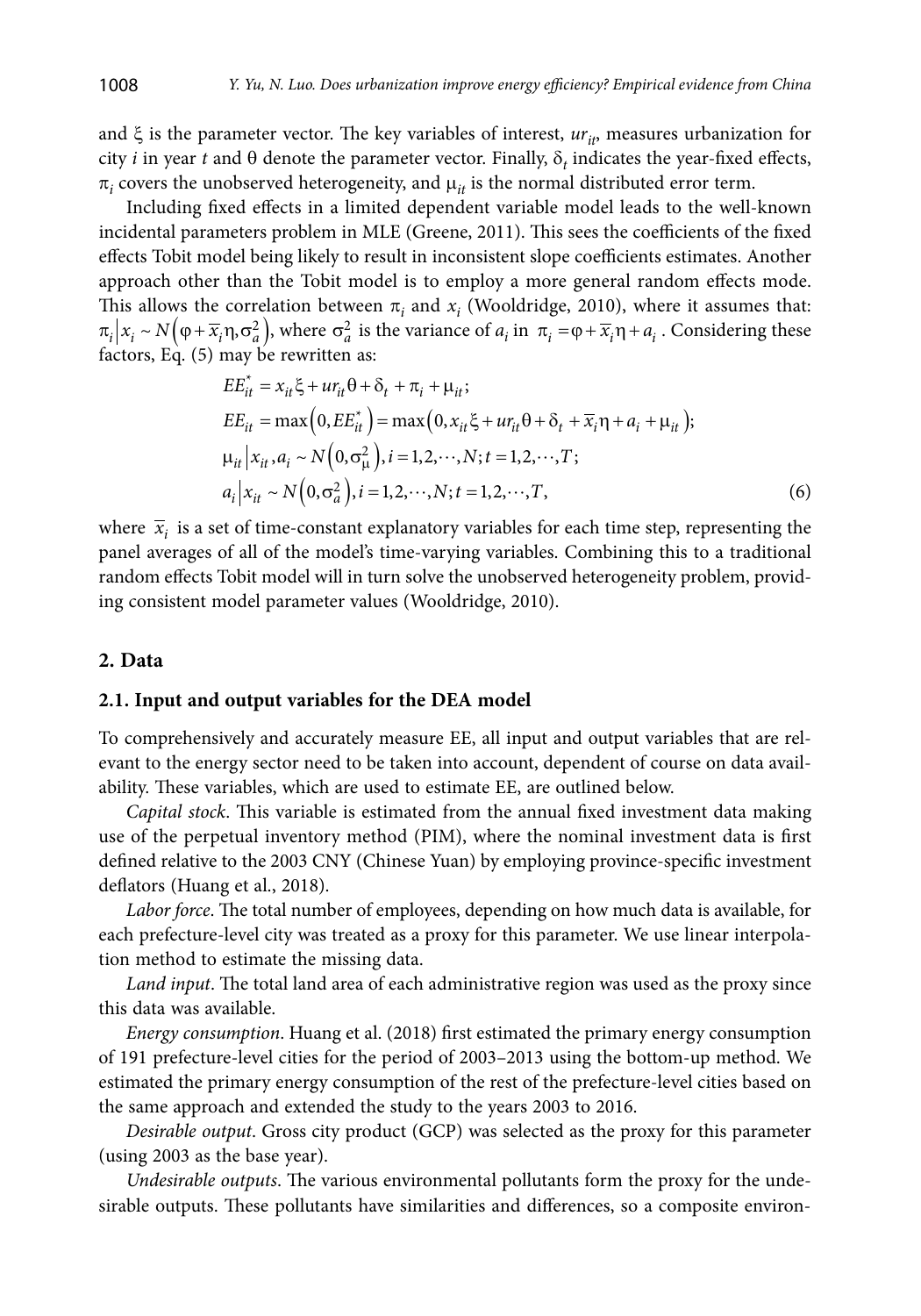mental pollution index (EPI) which makes use of the entropy method and considers four pollutants, i.e., wastewater,  $SO_2$ , soot-dust and  $CO_2$ , was developed so as to reduce the effect of extreme or singular values.

## **2.2. Interested and control variables in econometric framework**

Urbanization can be categorized into three groups, namely demographic urbanization (DU), land urbanization (LU), and economically driven urbanization (EU). In addition to the rapid migration of people from rural to urban settings, urbanization also is characterised by the continuous expansion of construction land in urban areas, resulting in secondary and tertiary industries replacing primary industries. Due to data availability, DU is measured as the proportion of urban population of total population, and LU is proxied as the proportion of land used for urban construction in land used for urban development. Finally, the proportion of the secondary and tertiary industries value added to the GCP is treated as a proxy for EU.

Following previous studies, we further control for the economic development (Sadorsky, 2013), the foeign direct investment (FDI) (Al-Mulali & Tang, 2013), the technological innovation (Kou & Liu, 2017), the industrial structure (Elliott et al., 2017), and the urban levels of income (Huang & Hua, 2018). These variables are proxied by real per capita GCP (GCP), the proportion of FDI that makes up GCP (SFDI), the technological innovation index (TECH), the proportion of the secondary industry's value added in the GCP (SIND), and the disposable income of urban residents (DINC).

## **2.3. Data descriptions**

The sample consists of 251 prefectures in China (2003–2016), and cities located in Tibet, Taiwan, Hong Kong, and Macau are excluded due to unavailability of data. Data was collected from several official sources, including *China City Statistical Yearbook* (2004–2019), *China Energy Statistical Yearbook* (2004–2019), *China Statistical Yearbook* (2004–2019), etc. Table 1 presents descriptive statistics of various variables, while the independent variables' correlation coefficients are listed in Table 2.

|            | Variables | Unit                 | Obser-<br>vations | Mean       | Standard<br>deviation | Minimum   | Maximum     |
|------------|-----------|----------------------|-------------------|------------|-----------------------|-----------|-------------|
| <b>DEA</b> |           |                      |                   |            |                       |           |             |
| model      | Capital   | <b>Billion CNY</b>   | 3514              | 1696.4220  | 2477.0770             | 27.7746   | 30734.9700  |
|            | Labor     | 10000<br>persons     | 3514              | 52.2813    | 75.9818               | 5.4900    | 986.8700    |
|            | Land      | $\rm km^2$           | 3514              | 16547.6500 | 23060.9100            | 1113.0000 | 253356.0000 |
|            | Energy    | 10000 Tons<br>of SCE | 3514              | 1507.9060  | 1510.5200             | 46.5611   | 12100.0000  |
|            | GCP       | <b>Billion CNY</b>   | 3514              | 1317.8330  | 1825.3890             | 41.1659   | 20728.7000  |
|            | EPI       |                      | 3514              | 2.8458     | 4.8614                | 0.0356    | 181.2617    |

Table 1. Descriptive statistics of various variables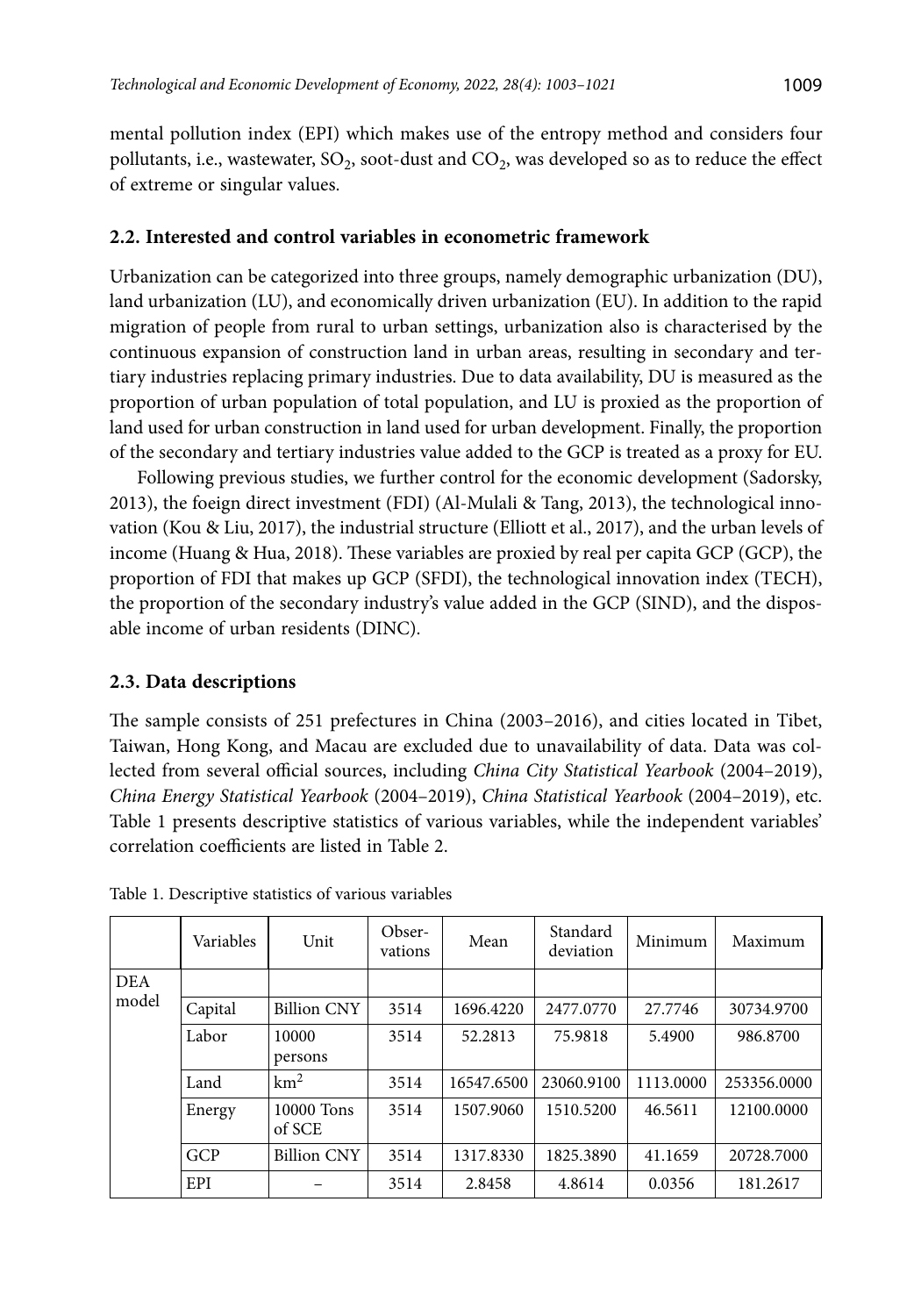|                 | Variables   | Unit                       | Obser-<br>vations | Mean    | Standard<br>deviation | Minimum | Maximum |
|-----------------|-------------|----------------------------|-------------------|---------|-----------------------|---------|---------|
| Econo-          | EE          |                            | 3514              | 0.5532  | 0.2308                | 0.1008  | 1.0000  |
| metric<br>model | DU          |                            | 3499              | 0.0570  | 0.0707                | 0.0043  | 1.0000  |
|                 | LU          |                            | 3460              | 0.0627  | 0.0374                | 0.0001  | 1.000   |
|                 | EU          |                            | 3514              | 0.8621  | 0.0890                | 0.5011  | 0.9997  |
|                 | <b>PGCP</b> | CNY/person                 | 3514              | 2.9523  | 3.1972                | 0.2390  | 32.9734 |
|                 | <b>SFDI</b> |                            | 3514              | 0.1492  | 0.1622                | 0.0000  | 0.9383  |
|                 | <b>TECH</b> |                            | 3514              | 0.0783  | 0.4120                | 0.0000  | 10.6137 |
|                 | <b>SIND</b> |                            | 3514              | 0.4921  | 0.1081                | 0.1495  | 0.9097  |
|                 | <b>DINC</b> | CNY,<br>logarithm<br>value | 3514              | 10.2302 | 0.5958                | 2.2834  | 11.7179 |

*End of Table 1*

*Note*: SCE denotes standard coal equivalent.

Table 2. Correlation coefficients among independent variables

|             | EE           | DU          | LU          | EU          | PGCP        | <b>SFDI</b> | <b>TECH</b>  | <b>SIND</b> |
|-------------|--------------|-------------|-------------|-------------|-------------|-------------|--------------|-------------|
| DU          | $0.0810***$  | 1.0000      |             |             |             |             |              |             |
| LU          | $0.1180***$  | $0.1270***$ | 1.0000      |             |             |             |              |             |
| EU          | $-0.0370**$  | $0.4420***$ | $0.0710***$ | 1.0000      |             |             |              |             |
| <b>PGCP</b> | $0.2660***$  | $0.6310***$ | $0.1060***$ | $0.5470***$ | 1.0000      |             |              |             |
| <b>SFDI</b> | $0.3530***$  | $0.3600***$ | $0.2430***$ | $0.3120***$ | $0.4730***$ | 1.0000      |              |             |
| <b>TECH</b> | $0.1230***$  | $0.4420***$ | $-0.0030$   | $0.2170***$ | $0.4650***$ | $0.2410***$ | 1.0000       |             |
| <b>SIND</b> | $-0.2120***$ | $0.0580***$ | 0.0000      | $0.6050***$ | $0.1580***$ | $-0.0220$   | $-0.1410***$ | 1.0000      |
| <b>DINC</b> | $0.1180***$  | $0.1790***$ | 0.0220      | $0.4600***$ | $0.5250***$ | $0.1120***$ | $0.2640***$  | $0.1550***$ |

*Note*: \*\*\* p < 0.01, \*\* p < 0.05, \* p < 0.1.

## **3. Empirical results**

### **3.1. Stylized facts**

The urban construction land (UCL, 100 km<sup>2</sup>), urban residential population (URP, million persons), and per capital energy consumption (PEC, Tons of SCE/person) in China shows a trend of synchronous growth (see Figure 1). More specifically, UCL has increased from 28972  $km^2$ to 52761 km<sup>2</sup> with average annual growth rate of 4.72%, URP has increased from 338 million persons to 403 million persons with an average annual growth rate of 1.36%, and PEC has increased from 1.53 per capita Tons of SCE to 3.15 per capita Tons of SCE, with average annual growth rate of 5.71%. Evidently, the fluctuation of UCL expansion is relatively large, and formed two turning points of slowing down in 2004 and 2008. It can be inferred that the growth rate of URP lags behind that of UCL, resulting in an imbalanced development of DU and LU over the long term.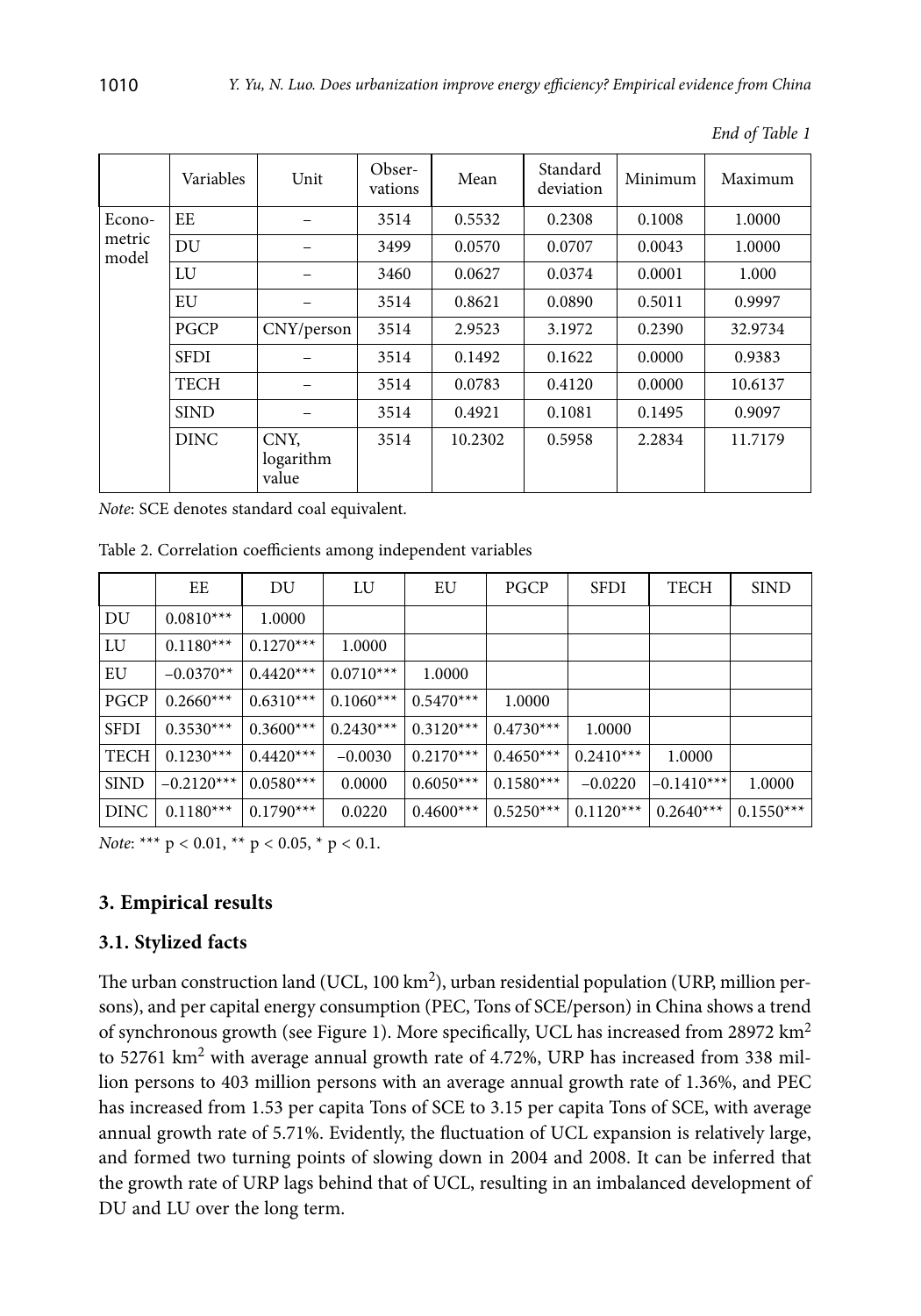Based on the estimation of EE, it is clear that there is a positive relationship between DU (LU) and EE, while a negative correlation is observed between EU and EE (see Figure 2). On the basis of the available findings and stylized facts, there is no evidence that LU or DU exert significant positive impacts on EE, or EU exert significant negative impacts on EE. Because of these factors, conducting an empirical analysis of urbanization's impact on EE is necessary to provide a comprehensive assessment.



Figure 1. Evolution of UCL, URP and PEC in China over 2003–2016



Figure 2. Correlation between urbanization and energy efficiency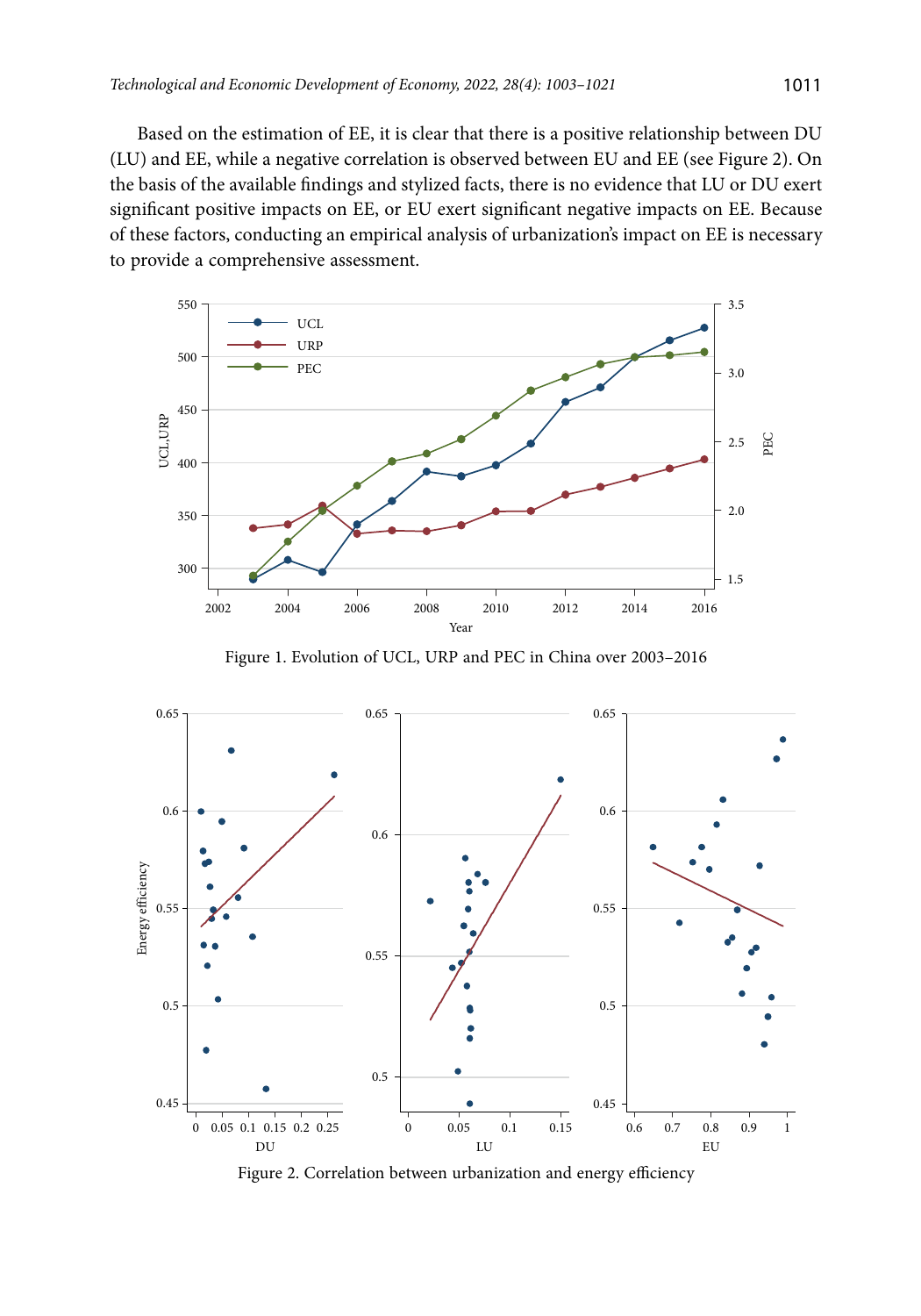## **3.2. Impacts of urbanization on energy efficiency**

The panel Tobit model follows a random effects (RE) scheme with regards to the linear panel data model, where it is assumed that there is no correlation between the time-invariant error term and the independent variables. Table 3 presents the results from the panel Tobit model with RE. It is seen that urbanization contributes to the advancement of EE in China, indicating that urbanization has a significant and positive effect on EE. Specifically, if DU, LU, and EU increased by one unit, then EE would have increased by 0.15, 0.15, 0.45, respectively.

| Variables          | (1)          | (2)          | (3)          | (4)          | (5)          | (6)          | (7)          |
|--------------------|--------------|--------------|--------------|--------------|--------------|--------------|--------------|
| DU                 | $0.1881**$   |              |              | $0.1814**$   | $0.1317+$    |              | 0.1245       |
|                    | (2.0881)     |              |              | (1.9829)     | (1.4698)     |              | (1.3720)     |
| LU                 |              | $0.1832**$   |              | $0.2221***$  |              | $0.1715**$   | $0.2154**$   |
|                    |              | (2.1488)     |              | (2.5899)     |              | (2.0237)     | (2.5297)     |
| EU                 |              |              | $0.5729***$  |              | $0.5911***$  | $0.5657***$  | $0.5858***$  |
|                    |              |              | (5.7008)     |              | (5.8347)     | (5.6183)     | (5.7734)     |
| AME(DU)            | $0.1504**$   |              |              | $0.1451**$   | $0.1024+$    |              | 0.0970       |
|                    | (2.1000)     |              |              | (2.0000)     | (1.4800)     |              | (1.3800)     |
| AME(LU)            |              | $0.1476**$   |              | $0.1777**$   |              | $0.1346**$   | $0.1678**$   |
|                    |              | (2.1500)     |              | (2.5800)     |              | (2.0200)     | (2.5200)     |
| AME(EU)            |              |              | $0.4491***$  |              | $0.4598***$  | $0.4439***$  | $0.4563***$  |
|                    |              |              | (5.8500)     |              | (5.9800)     | (5.7600)     | (5.9200)     |
| PGCP               | $0.0169***$  | $0.0180***$  | $0.0154***$  | $0.0174***$  | $0.0148***$  | $0.0158***$  | $0.0153***$  |
|                    | (8.5591)     | (9.0909)     | (7.7191)     | (8.7638)     | (7.4464)     | (7.8815)     | (7.6444)     |
| <b>SFDI</b>        | $-0.0175$    | $-0.0210$    | $-0.0429$    | $-0.0292$    | $-0.0467$    | $-0.0527$    | $-0.0581$    |
|                    | $(-0.4255)$  | $(-0.5069)$  | $(-1.0450)$  | $(-0.7027)$  | $(-1.1316)$  | $(-1.2682)$  | $(-1.3938)$  |
| <b>TECH</b>        | $0.0339***$  | $0.0333***$  | $0.0339***$  | $0.0329***$  | $0.0335***$  | $0.0328***$  | $0.0326***$  |
|                    | (3.8740)     | (3.6676)     | (3.8726)     | (3.6486)     | (3.8569)     | (3.6361)     | (3.6347)     |
| <b>SIND</b>        | $-0.3817***$ | $-0.3895***$ | $-0.5912***$ | $-0.3811***$ | $-0.5867***$ | $-0.5901***$ | $-0.5850***$ |
|                    | $(-8.5105)$  | $(-8.7016)$  | $(-10.3905)$ | $(-8.4776)$  | $(-10.3253)$ | $(-10.3320)$ | $(-10.2597)$ |
| <b>DINC</b>        | $0.0207***$  | $0.0172***$  | 0.0032       | $0.0198***$  | 0.0052       | 0.0026       | 0.0046       |
|                    | (3.8658)     | (3.1960)     | (0.5401)     | (3.6893)     | (0.8754)     | (0.4403)     | (0.7628)     |
| Constant           | $0.4747***$  | $0.5122***$  | $0.2825***$  | $0.4704***$  | $0.2381***$  | $0.2840***$  | $0.2361***$  |
|                    | (9.1007)     | (9.8984)     | (4.3176)     | (8.9858)     | (3.6139)     | (4.3300)     | (3.5749)     |
| Year effects       | No           | No           | No           | No           | No           | No           | No           |
| City effects       | No           | No           | No           | No           | No           | No           | No           |
| Observa-<br>tions  | 3499         | 3501         | 3514         | 3486         | 3499         | 3501         | 3486         |
| Log-<br>Likelihood | 1544.1245    | 1529.1329    | 1550.2440    | 1540.3200    | 1561.1908    | 1544.9816    | 1557.0294    |
| Wald Chi2          | 477.5000     | 460.8200     | 505.2600     | 472.3200     | 515.9100     | 497.0800     | 509.9300     |

Table 3. Estimation results of Tobit models with random effects

*Notes*: 1) Z-statistics in parentheses; 2) \*\*\*  $p < 0.01$ , \*\*  $p < 0.05$ , \*  $p < 0.1$ , +  $p < 0.15$ ; 3) AME denotes average marginal effects.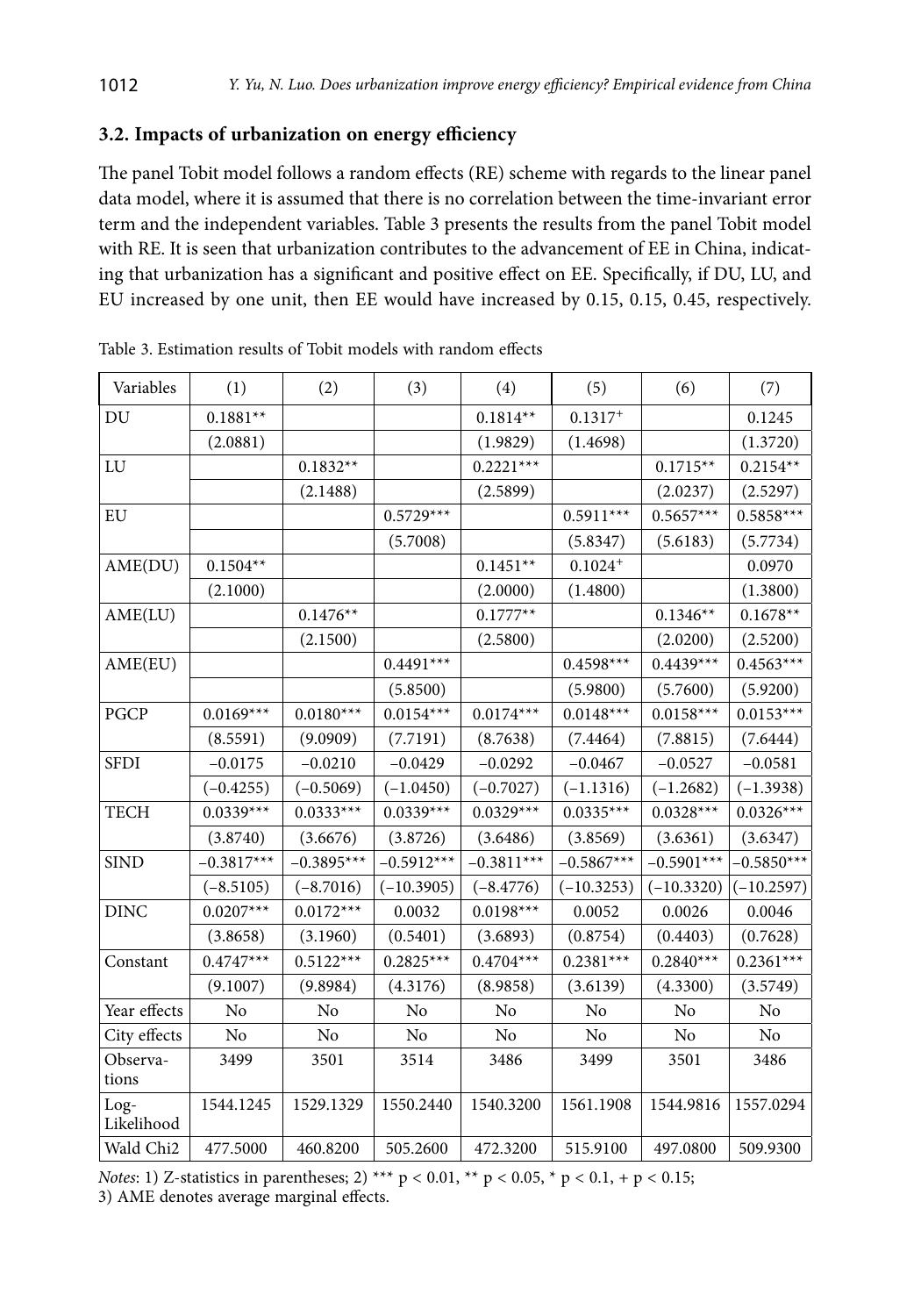Considering that two types of urbanization are possible to develop simultaneously, we examine if the outcome still indicates a significant impact of urbanization on EE (see columns (4)–(6) of Table 3). Exactly what we expected, EE is significantly and positively associated with PGCP, TECH, and DINC, but significantly negatively associated with SIND. It is evident from SFDI coefficients that foreign direct investment negatively affects EE thus indicating that there may be pollution haven effects as a result of the process of urbanization in China.

Next, the fixed effects Tobit model which controls for both yearly and city effects is considered in order to estimate the impacts of urbanization on EE (see Table 4). It may be seen

| Variables          | (1)          | (2)                                                                          | (3)          | (4)         | (5)          | (6)          | (7)          |
|--------------------|--------------|------------------------------------------------------------------------------|--------------|-------------|--------------|--------------|--------------|
| DU                 | $0.1346^{+}$ |                                                                              |              | 0.1219      | 0.1178       |              | 0.1053       |
|                    | (1.5026)     |                                                                              |              | (1.3380)    | (1.3294)     |              | (1.1711)     |
| LU                 |              | $0.2606***$                                                                  |              | $0.3007***$ |              | $0.2463***$  | $0.2897***$  |
|                    |              | (3.2946)                                                                     |              | (3.7783)    |              | (3.1338)     | (3.6652)     |
| EU                 |              |                                                                              | $0.6397***$  |             | $0.6603***$  | $0.6297***$  | $0.6519***$  |
|                    |              |                                                                              | (6.0132)     |             | (6.2004)     | (5.9155)     | (6.1213)     |
| AME(DU)            | $0.1223^{+}$ |                                                                              |              | 0.1108      | 0.1070       |              | 0.0957       |
|                    | (1.5000)     |                                                                              |              | (1.3400)    | (1.3300)     |              | (1.1700)     |
| AME(LU)            |              | $0.2367***$                                                                  |              | $0.2732***$ |              | $0.2238***$  | $0.2633***$  |
|                    |              | (3.3000)                                                                     |              | (3.7800)    |              | (3.1300)     | (3.6700)     |
| AME(EU)            |              |                                                                              | $0.5810***$  |             | $0.6000***$  | $0.5721***$  | $0.5924***$  |
|                    |              |                                                                              | (6.0100)     |             | (6.2000)     | (5.9200)     | (6.1200)     |
| PGCP               | $0.0135***$  | $0.0146***$                                                                  | $0.0139***$  | $0.0143***$ | $0.0135***$  | $0.0146***$  | $0.0143***$  |
|                    | (5.8842)     | (6.3423)                                                                     | (6.0977)     | (6.2179)    | (5.9495)     | (6.3787)     | (6.2561)     |
| <b>SFDI</b>        | 0.0199       | 0.0078                                                                       | 0.0119       | 0.0071      | 0.0119       | 0.0002       | $-0.0007$    |
|                    | (0.4622)     | (0.1802)                                                                     | (0.2765)     | (0.1638)    | (0.2781)     | (0.0055)     | $(-0.0167)$  |
| <b>TECH</b>        | $0.0336***$  | $0.0320***$                                                                  | $0.0331***$  | $0.0318***$ | $0.0327***$  | $0.0313***$  | $0.0311***$  |
|                    | (4.1465)     | (3.8142)                                                                     | (4.0875)     | (3.8057)    | (4.0683)     | (3.7564)     | (3.7513)     |
| <b>SIND</b>        | $-0.1113**$  | $-0.1139**$                                                                  | $-0.3474***$ | $-0.1055**$ | $-0.3467***$ | $-0.3416***$ | $-0.3390***$ |
|                    | $(-2.2842)$  | $(-2.3474)$                                                                  | $(-5.6375)$  | $(-2.1639)$ | $(-5.6303)$  | $(-5.5307)$  | $(-5.4922)$  |
| <b>DINC</b>        | 0.0122       | 0.0133                                                                       | 0.0085       | 0.0121      | 0.0072       | 0.0086       | 0.0071       |
|                    | (1.1614)     | (1.2588)                                                                     | (0.8039)     | (1.1444)    | (0.6845)     | (0.8127)     | (0.6746)     |
| Constant           | $0.2711**$   | $0.2896**$                                                                   | $-0.2038$    | $0.2637**$  | $-0.2436*$   | $-0.2044$    | $-0.2437*$   |
|                    | (2.2647)     | (2.4505)                                                                     | $(-1.4163)$  | (2.1954)    | $(-1.6787)$  | $(-1.4172)$  | $(-1.6761)$  |
| Year effects       | Yes          | Yes                                                                          | Yes          | Yes         | Yes          | Yes          | Yes          |
| City effects       | Yes          | Yes                                                                          | Yes          | Yes         | Yes          | Yes          | Yes          |
| Observa-<br>tions  | 3499         | 3501                                                                         | 3514         | 3486        | 3499         | 3501         | 3486         |
| Log-<br>Likelihood | 2321.8912    | 2314.5122                                                                    | 2333.4508    | 2322.5407   | 2340.9797    | 2331.8933    | 2341.1477    |
| Wald Chi2          |              | 11887.8200 11812.7600 12006.1600 11852.2100 12045.6800 11956.2000 12006.5600 |              |             |              |              |              |

Table 4. Estimation results of Tobit models with fixed effects

*Notes*: 1) Z-statistics in parentheses; 2) \*\*\* p < 0.01, \*\* p < 0.05, \* p < 0.1, + p < 0.15; 3) AME denotes average marginal effects.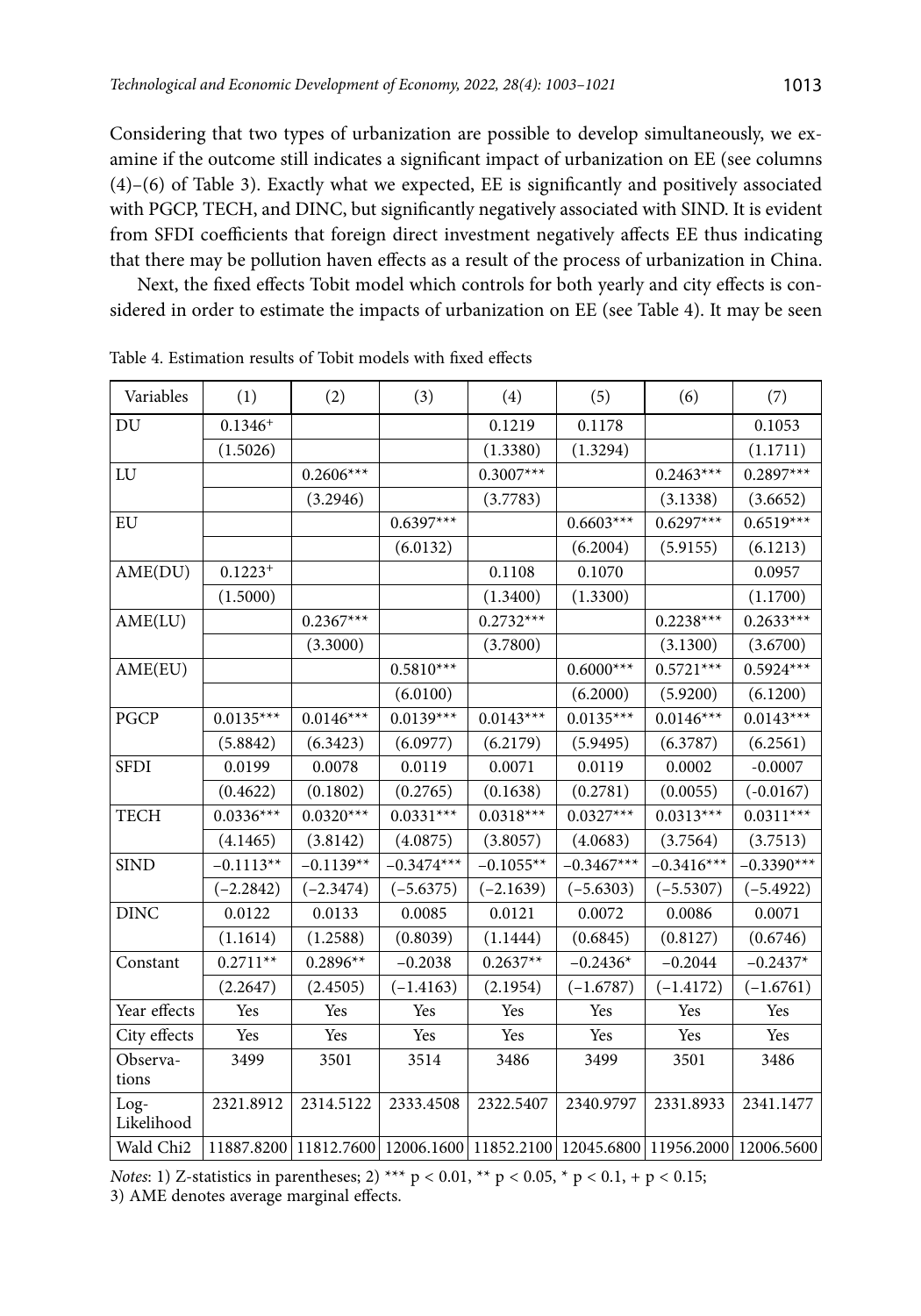that for all the controls, the average marginal effects of DU (LU, EU) shows significance at the 15% (1%, 1%) level, with the corresponding coefficient equal to 0.1223 (0.2367, 0.5810), indicating DU (LU, EU) and EE have a positive relationship. Compared to the RE model, no major change in the coefficient for urbanization is seen. These results indicate that urbanization is conducive to improving China's EE. Additionally, it appears that EU exerts a greater impact on EE than both DU and LU, *ceteris paribus*. We also find that EE promotion will benefit from economic development and technology innovation.

Finally, to check whether our findings still hold without the time-invariant error term being uncorrelated with the independent variables assumption, the correlated random effects (CRE) approach is applied to the Tobit model (Wooldridge, 2008). In particular, the means of the independent variables are controlled for, and then Eq. (9) is determined (see Table 5). The empirical results imply that there is not a significant difference between the CRE and RE Tobit models.

| Variables       | (1)          | (2)          | (3)          | (4)          | (5)          | (6)          | (7)          |
|-----------------|--------------|--------------|--------------|--------------|--------------|--------------|--------------|
| DU              | $0.3306***$  |              |              | $0.3346***$  | $0.2869***$  |              | $0.2889***$  |
|                 | (3.1657)     |              |              | (3.1080)     | (2.8285)     |              | (2.7762)     |
| LU              |              | $0.1679*$    |              | $0.2092**$   |              | $0.1558*$    | $0.2014**$   |
|                 |              | (1.9384)     |              | (2.4011)     |              | (1.8139)     | (2.3358)     |
| EU              |              |              | $0.8004***$  |              | $0.8231***$  | $0.7940***$  | $0.8179***$  |
|                 |              |              | (7.3062)     |              | (7.5113)     | (7.2323)     | (7.4500)     |
| AME(DU)         | $0.2730***$  |              |              | $0.2766***$  | $0.2372***$  |              | $0.2391***$  |
|                 | (3.1600)     |              |              | (3.1000)     | (2.8200)     |              | (2.7700)     |
| AME(LU)         |              | $0.1386*$    |              | $0.1730**$   |              | $0.1288*$    | $0.1667**$   |
|                 |              | (1.9400)     |              | (2.4000)     |              | (1.8100)     | (2.3300)     |
| AME(EU)         |              |              | $0.6615***$  |              | $0.6805***$  | $0.6568***$  | $0.6768***$  |
|                 |              |              | (7.2400)     |              | (7.4400)     | (7.1700)     | (7.3800)     |
| PGCP            | $0.0161***$  | $0.0166***$  | $0.0145***$  | $0.0167***$  | $0.0144***$  | $0.0149***$  | $0.0149***$  |
|                 | (7.5028)     | (7.6545)     | (6.7567)     | (7.7011)     | (6.7406)     | (6.8996)     | (6.9235)     |
| <b>SFDI</b>     | $-0.1376***$ | $-0.1505***$ | $-0.1448***$ | $-0.1495***$ | $-0.1419***$ | $-0.1551***$ | $-0.1537***$ |
|                 | $(-2.9732)$  | $(-3.2003)$  | $(-3.1432)$  | $(-3.1946)$  | $(-3.0944)$  | $(-3.3260)$  | $(-3.3160)$  |
| <b>TECH</b>     | $0.0375***$  | $0.0378***$  | $0.0383***$  | $0.0365***$  | $0.0369***$  | $0.0373***$  | $0.0361***$  |
|                 | (4.2175)     | (4.0793)     | (4.2979)     | (3.9791)     | (4.1818)     | (4.0501)     | (3.9617)     |
| <b>SIND</b>     | $-0.3567***$ | $-0.3664***$ | $-0.6305***$ | $-0.3550***$ | $-0.6251***$ | $-0.6292***$ | $-0.6230***$ |
|                 | $(-7.3979)$  | $(-7.5875)$  | $(-10.5251)$ | $(-7.3446)$  | $(-10.4699)$ | $(-10.4579)$ | $(-10.3922)$ |
| <b>DINC</b>     | $0.0203***$  | $0.0174***$  | $-0.0041$    | $0.0193***$  | $-0.0027$    | $-0.0048$    | $-0.0034$    |
|                 | (3.6524)     | (3.1234)     | $(-0.6537)$  | (3.4679)     | $(-0.4356)$  | $(-0.7510)$  | $(-0.5454)$  |
| Constant        | 2.5499***    | $2.4193***$  | 1.9669**     | $2.5684***$  | $2.2151***$  | 1.9813**     | 2.2543***    |
|                 | (3.5220)     | (3.3402)     | (2.5465)     | (3.5484)     | (2.8069)     | (2.5635)     | (2.8557)     |
| Year<br>effects | No           | No           | No           | No           | No           | No           | No           |

Table 5. Estimation results of Tobit models with correlated random effects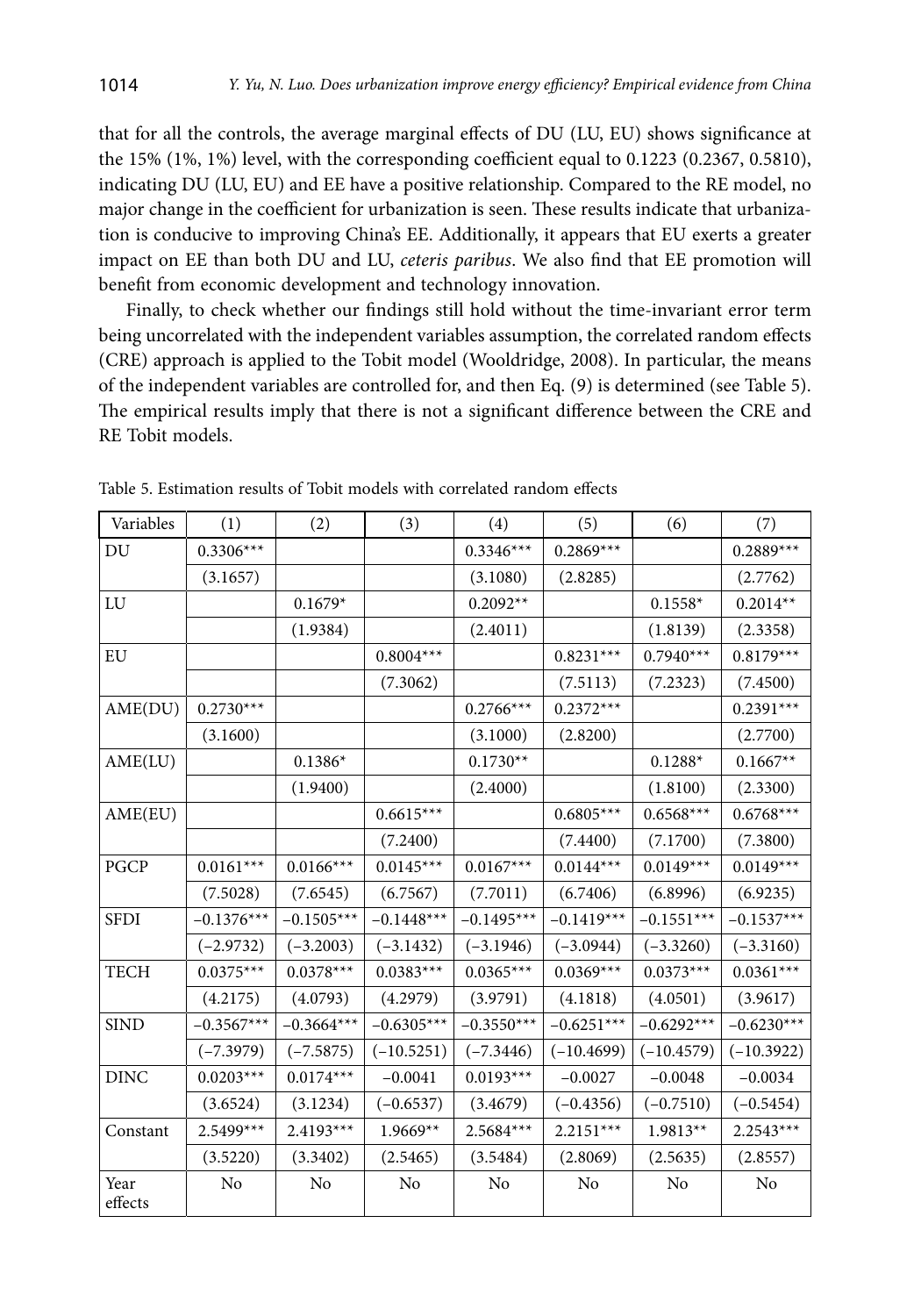*End of Table 5*

| Variables             | $\left(1\right)$ | (2)            | (3)       | $\left( 4\right)$ | (5)       | (6)       | (7)       |
|-----------------------|------------------|----------------|-----------|-------------------|-----------|-----------|-----------|
| City<br>effects       | No               | N <sub>0</sub> | No        | No                | No        | No        | No        |
| Observa-<br>tions     | 3499             | 3501           | 3514      | 3486              | 3499      | 3501      | 3486      |
| $Log-$<br>Likelihood  | 1580.7651        | 1560.8780      | 1593.6349 | 1576.9146         | 1609.2742 | 1587.9946 | 1604.8927 |
| Wald Chi <sub>2</sub> | 566.4500         | 537.6400       | 608.9100  | 560.9000          | 631.8800  | 599.7700  | 625.0300  |

*Notes*: 1) Z-statistics in parentheses; 2) \*\*\*  $p < 0.01$ , \*\*  $p < 0.05$ , \*  $p < 0.1$ , +  $p < 0.15$ ; 3) AME denotes average marginal effects.

## **3.3. Sensitivity analysis**

The robustness of the empirical results determined in the previous sections are now assessed. On the one hand, the quasi-DID method (Nunn & Qian, 2011; Yang et al., 2017) is used to examine both the average and dynamic effects of urbanization on the EE as a result of the New National Urbanization Plan (NNUP) (2014–2020), outlined by the Chinese government in 2014 (see Table 6). It can be observed that the DU  $\times$  *I* and LU  $\times$  *I* coefficients are significantly positive, which implies that the NNUP's implementation since 2014 has positively promoted EE, especially for DU and LU. The dynamic effects of the NNUP on EE also show the positive effects of the policy, with urbanization exerting a positive influence on EE for the period from 2014 to 2016. Regarding the relative strength of the influence, it appears that LU exerts a greater impact on EE than DU and LU.

| Variables                   | (1)         | (2)          | (3)         | (4)         | (5)         | (6)         |
|-----------------------------|-------------|--------------|-------------|-------------|-------------|-------------|
| Lag(EE)                     | $0.8618***$ | $0.8586***$  | $0.8633***$ | $0.8561***$ | $0.8611***$ | $0.8525***$ |
|                             | (277.4570)  | (301.9917)   | (376.8476)  | (288.7997)  | (285.6983)  | (263.8392)  |
| $DU \times I$               | $0.0509***$ |              |             |             |             |             |
|                             | (8.4447)    |              |             |             |             |             |
| $\text{DU} \times I_{2014}$ |             | $0.1749***$  |             |             |             |             |
|                             |             | (44.4050)    |             |             |             |             |
| $\text{DU} \times I_{2015}$ |             | $-0.0670***$ |             |             |             |             |
|                             |             | $(-10.4122)$ |             |             |             |             |
| $\text{DU} \times I_{2016}$ |             | $0.3062***$  |             |             |             |             |
|                             |             | (25.2976)    |             |             |             |             |
| $LU \times I$               |             |              | $1.8548***$ |             |             |             |
|                             |             |              | (22.1609)   |             |             |             |
| $\text{LU} \times I_{2014}$ |             |              |             | $0.4216***$ |             |             |
|                             |             |              |             | (28.6566)   |             |             |
| $\text{LU} \times I_{2015}$ |             |              |             | $3.8632***$ |             |             |
|                             |             |              |             | (7.4189)    |             |             |
| $\text{LU} \times I_{2016}$ |             |              |             | $1.2838***$ |             |             |
|                             |             |              |             | (13.9980)   |             |             |

Table 6. Estimation results of quasi-DID method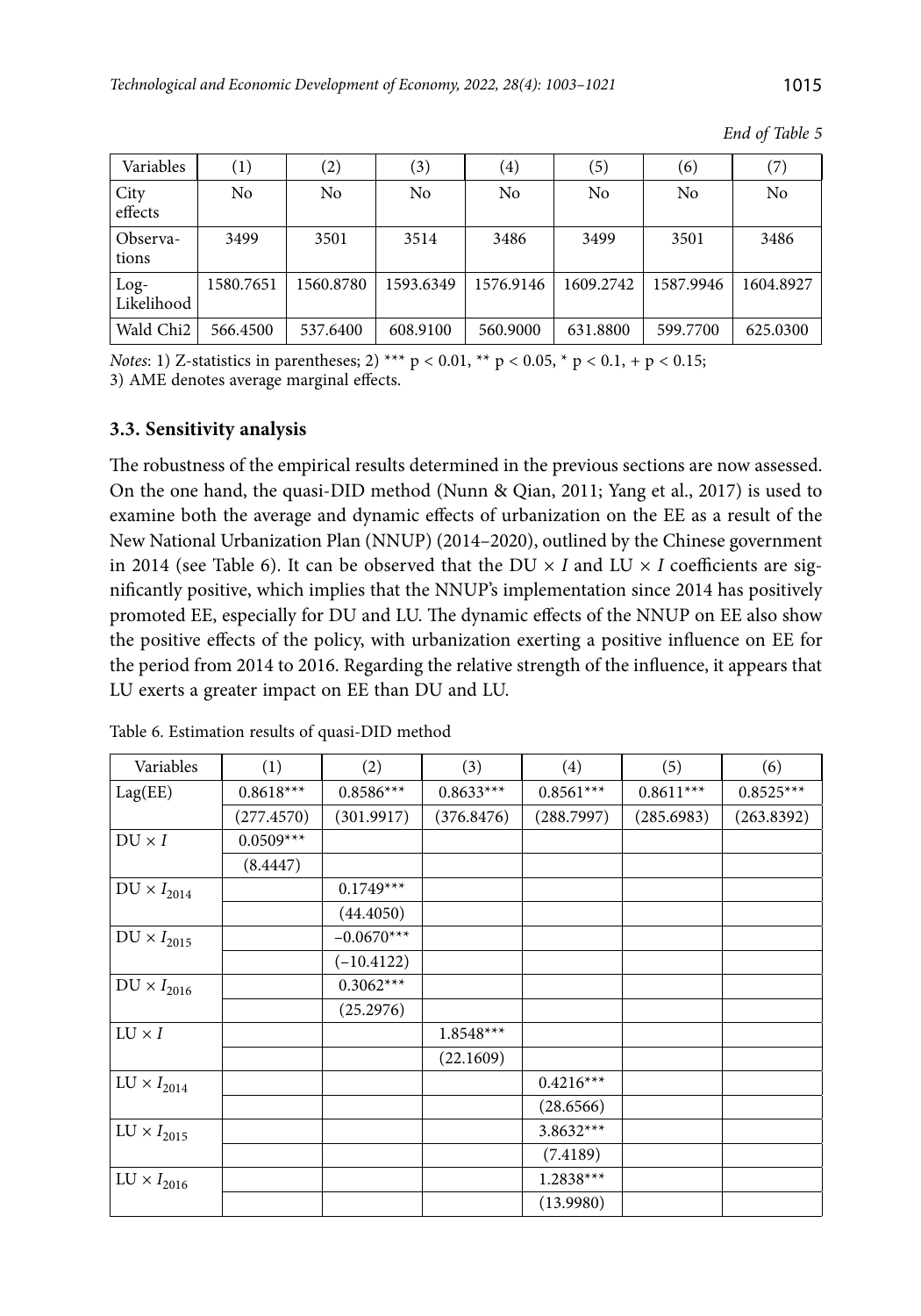| Variables                       | (1)          | (2)          | (3)          | (4)          | (5)          | (6)          |
|---------------------------------|--------------|--------------|--------------|--------------|--------------|--------------|
| $EU \times I$                   |              |              |              |              | 0.0160       |              |
|                                 |              |              |              |              | (1.4315)     |              |
| $EU \times I_{2014}$            |              |              |              |              |              | $0.0275***$  |
|                                 |              |              |              |              |              | (26.9173)    |
| $EU \times I_{2015}$            |              |              |              |              |              | 0.0034       |
|                                 |              |              |              |              |              | (0.2848)     |
| $EU \times I_{2016}$            |              |              |              |              |              | $0.0569**$   |
|                                 |              |              |              |              |              | (2.1576)     |
| Constant                        | $-0.3339***$ | $-0.3285***$ | $-0.3355***$ | $-0.2791***$ | $-0.3281***$ | $-0.2698***$ |
|                                 | $(-34.8366)$ | $(-33.0480)$ | $(-39.7780)$ | $(-33.2648)$ | $(-37.0225)$ | $(-31.0312)$ |
| Control<br>variables            | Yes          | Yes          | Yes          | Yes          | Yes          | Yes          |
| Year effects                    | Yes          | Yes          | Yes          | Yes          | Yes          | Yes          |
| AR(1)                           | $-3.7900***$ | $-3.7600***$ | $-3.8100***$ | $-3.7900***$ | $-3.8000***$ | $-3.7400***$ |
| AR(2)                           | 1.0300       | 1.0500       | 1.0100       | 1.0400       | 1.0200       | 1.0400       |
| Hansen test<br>chi <sub>2</sub> | 226.8900     | 224.6700     | 226.6700     | 232.1100*    | 226.3000     | 228.1700*    |
| Observations                    | 3253         | 3253         | 3251         | 3251         | 3263         | 3263         |

*End of Table 6*

*Notes*: 1) Z-statistics in parentheses; 2) \*\*\* p < 0.01, \*\* p < 0.05, \* p < 0.1.

Furthermore, as an alternative EE evaluation approach, we utilize a panel data stochastic frontier analysis (SFA) model in order to examine how urbanization impacts on EE. Both production and efficiency functions are estimated in this model. Table 7 presents the results of the SFA models and the technical inefficiency terms assumed to exponential distribution (see Appendix B for further details). Across all econometric specifications, the estimated coefficients of DU, LU and EU show how urbanization imposes significant negative impacts on technical inefficiency, indicating it exerts positive effects on EE (see Eq. (C.4)). Given these results, it may be said that the evidence generally supports our findings.

|  | Table 7. Estimation results of SFA models with dependent variable technical inefficiency |  |  |  |  |  |  |  |
|--|------------------------------------------------------------------------------------------|--|--|--|--|--|--|--|
|--|------------------------------------------------------------------------------------------|--|--|--|--|--|--|--|

| Variables             | (1)           | (2)           | (3)          | (4)           | (5)          | (6)          | (7)          |
|-----------------------|---------------|---------------|--------------|---------------|--------------|--------------|--------------|
| DU                    | $-3.2914**$   |               |              | $-3.0792*$    | $-3.1813*$   |              | $-2.3773$    |
|                       | $(-2.1180)$   |               |              | $(-1.7342)$   | $(-1.7540)$  |              | $(-1.4205)$  |
| LU                    |               | $-9.7293***$  |              | $-8.6985***$  |              | $-8.7435***$ | $-8.1994***$ |
|                       |               | $(-3.9485)$   |              | $(-3.5960)$   |              | $(-3.6413)$  | $(-3.4009)$  |
| EU                    |               |               | $-3.9751**$  |               | $-3.0220**$  | $-1.6413$    | $-1.7229$    |
|                       |               |               | $(-2.4202)$  |               | $(-2.0896)$  | $(-0.7888)$  | $(-0.8410)$  |
| Control<br>variables  | Yes           | Yes           | Yes          | Yes           | Yes          | Yes          | Yes          |
| <b>Observations</b>   | 3499          | 3501          | 3514         | 3486          | 3499         | 3501         | 3486         |
| Log-Likelihood        | $-20253.9090$ | $-29153.2210$ | $-1348.5294$ | $-28263.5300$ | $-7613.0266$ | $-25623.699$ | $-24498.096$ |
| Wald Chi <sub>2</sub> | 538.4500      | 397.5100      | 6036.6000    | 395.0400      | 1425.5900    | 444.3200     | 451.6000     |

*Note*: 1) Z-statistics in parentheses; 2) \*\*\*  $p < 0.01$ , \*\*  $p < 0.05$ , \*  $p < 0.1$ .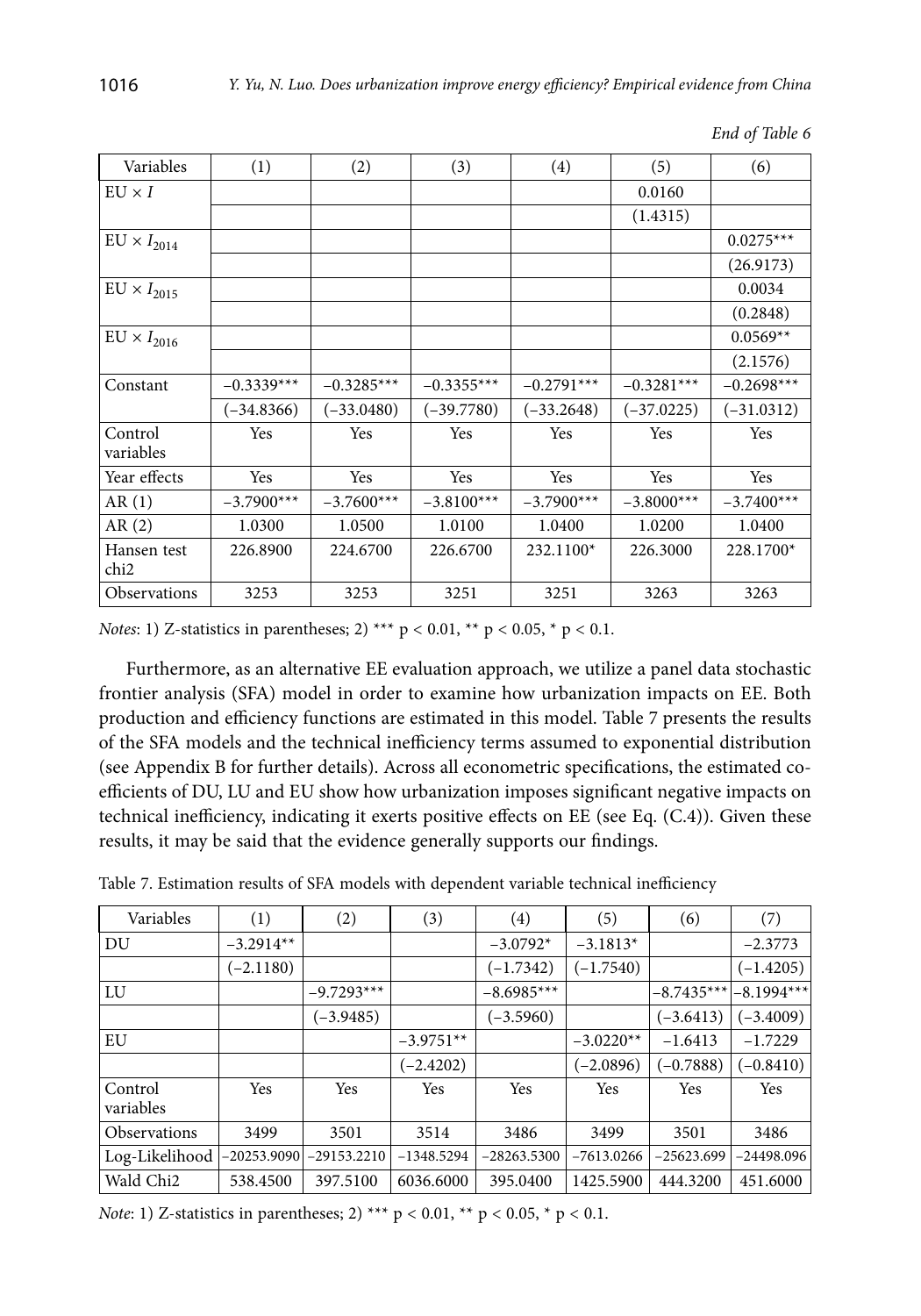## **Conclusions and policy implications**

Analyzing efficiency and productivity with heterogeneity technology is important.Analyzing the metafrontier can be useful for considering heterogeneity technology, however, most of the prior literature develops convex metafrontiers that include infeasible combinations of inputs and outputs, leading to biased estimates.Given that, methodologically, the convex metafrontier is extended to a non-convex metafrontier, with China's EE being determined based on a sample set of 251 prefecture-level cities for the period 2003 to 2016. Empirically, we also explore how urbanization influences EE using Tobit regression methods. The following policy implications are thus derived from our findings, and summarized as follows.

We find that DU, LU, and EU all have a positive impact on EE. Specifically, estimates from the Tobit model with random effects show that a unit increase in DU, LU, and EU would result in an increase in EE by 0.15, 0.15 and 0.45, respectively. These results are robust across econometric specifications, including fixed and correlated random effects Tobit models. Sensitivity analyses of stochastic frontier analysis also support our findings.

The New Normal in China is characterized by urbanization as the engine for economic and social development. In order to improve China's EE, it is critical to promote the urbanization strategy and use the dividend released by its urbanization. Through urbanization, it is also possible to promote and realize sustainable development. With reference to the empirical findings, we suggest the following policy implications and suggestions. On the one hand, it is imperative that policymakers take advantage of the complementarity between energy structure and energy market to improve the role that urbanization plays in the energy sector, cultivating new energy industries that can greatly improve EE. During the process of urbanization, the spillover effects of energy technologies are vital, transferring superior energy resources to industrial sectors and regions with comparative advantages, and generating new energy structures that may result. The high traction to the urbanization process and the promotion role of urbanization in EE improvement should be formed and strengthened continuously. The development of urbanization requires further improvement of endogenous power mechanisms. On the other hand, multidimensional heterogeneities, such regional and city size differences, when considering urbanization should be made full use of during the process of introducing high-quality energy. To improve China's EE, the mobility and agglomeration of high-end energy industries, that is, the consideration of environmental protection and energy-saving measures, as well as innovations in information technology and new sources of energy (vehicles), should be promoted. Furthermore, energy consumption/ demand levels and energy (types) endowments in different cities also need to be highlighted during the process of new urbanization. The governors should attach great importance to the coordinated development between demographic urbanization, land urbanization, and economic urbanization and EE, especially to the complementary and synergistic effects of all kinds of urbanization.

The following aspects will be studied further. We suggest an extension to the DEA model to measure and compare productivity changes across cities within a group as measured by the Malmquist-Luenberger productivity indicator.These indicators have the same non-convex metafrontier and are comparable and provide insightful information. Moreover, the spatial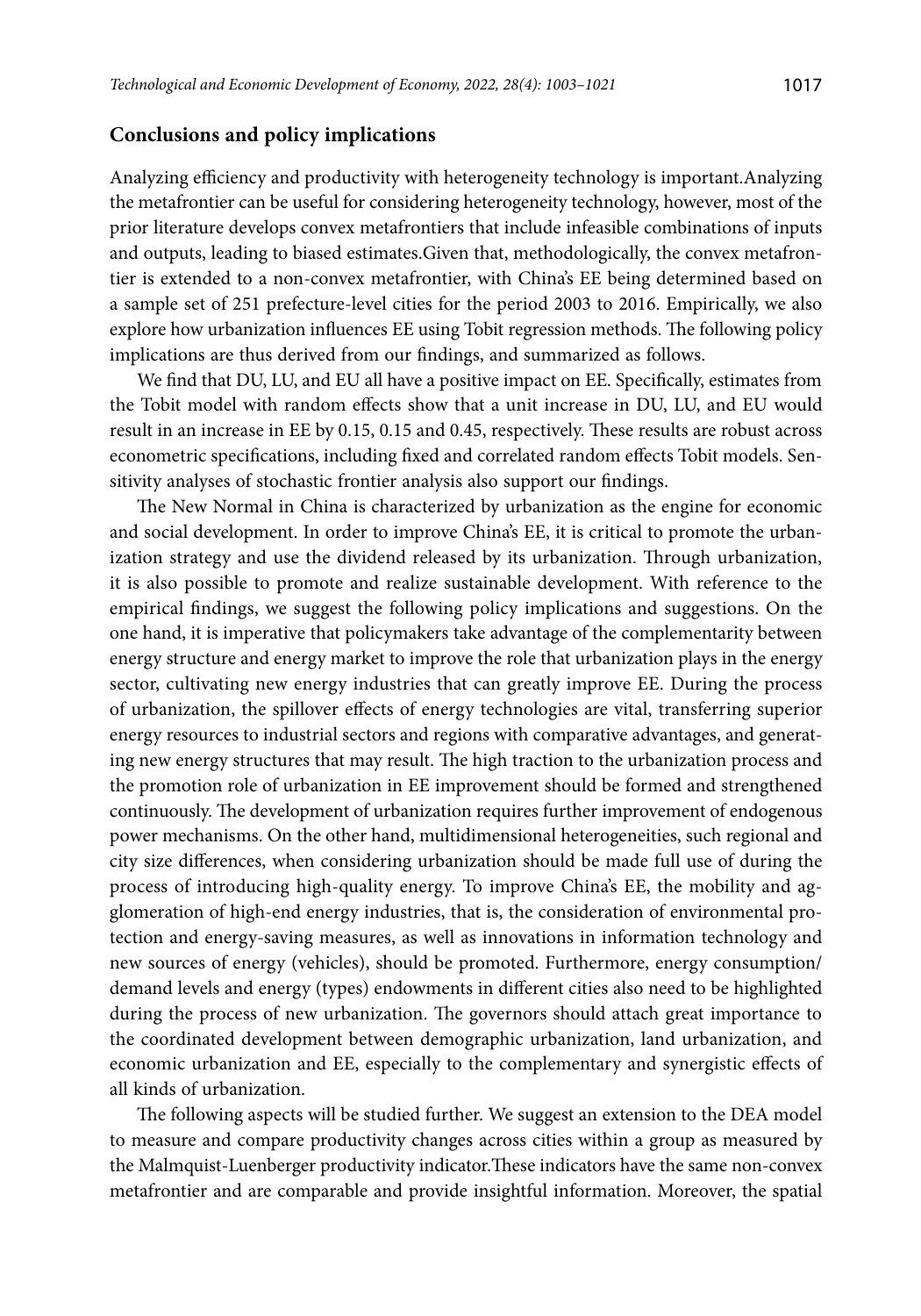effects and distance decay effects of urbanization on EE could also be verified using spatial econometrics models, e.g., the SLX model. In addition, it is also a worthy direction to analyze the channels and mechanisms through which urbanization affects energy efficiency.

#### **Acknowledgements**

We would like to thank the editor and anonymous referees for their valuable comments and suggestions to improve the quality of this paper. Yantuan Yu thanks the financial support provided by the National Natural Science Foundation of China (71903068).

# **Conflicts of interest**

The authors declare no conflict of interest.

## **References**

- Afsharian, M., & Podinovski, V. V. (2018). A linear programming approach to efficiency evaluation in nonconvex metatechnologies. *European Journal of Operational Research*, *268*(1), 268–280. <https://doi.org/10.1016/j.ejor.2018.01.013>
- Afsharian, M. (2017). Metafrontier efficiency analysis with convex and non-convex metatechnologies by stochastic nonparametric envelopment of data. *Economics Letters*, *160*, 1–3. <https://doi.org/10.1016/j.econlet.2017.08.006>
- Al-Mulali, U., & Tang, C. F. (2013). Investigating the validity of pollution haven hypothesis in the gulf cooperation council (GCC) countries. *Energy Policy*, *60*, 813–819. <https://doi.org/10.1016/j.enpol.2013.05.055>
- Andersen, P., & Petersen, N. C. (1993). A procedure for ranking efficient units in data envelopment analysis. *Management Science*, *39*(10), 1261–1264. <https://www.jstor.org/stable/2632964>
- Battese, G. E., & Coelli, T. J. (1995). A model for technical inefficiency effects in a stochastic frontier production function for panel data. *Empirical Economics*, *20*(2), 325–332. <https://doi.org/10.1007/BF01205442>
- Battese, G. E., Rao, D. S. P., & O'Donnell, C. J. (2004). A metafrontier production function for estimation of technical efficiencies and technology gaps for firms operating under different technologies. *Journal of Productivity Analysis*, *21*(1), 91–103. <https://doi.org/10.1023/B:PROD.0000012454.06094.29>
- Bilgili, F., Koçak, E., Bulut, Ü., & Kuloğlu, A. (2017). The impact of urbanization on energy intensity: Panel data evidence considering cross-sectional dependence and heterogeneity. *Energy*, *133*, 242–256. <https://doi.org/10.1016/j.energy.2017.05.121>
- Boyd, G. A., & Lee, J. M. (2019). Measuring plant level energy efficiency and technical change in the U.S. metal-based durable manufacturing sector using stochastic frontier analysis. *Energy Economics*, *81*, 159–174. <https://doi.org/10.1016/j.eneco.2019.03.021>
- Elliott, R. J. R., Sun, P., & Zhu, T. (2017). The direct and indirect effect of urbanization on energy intensity: A province-level study for China. *Energy*, 123, 677–692. <https://doi.org/10.1016/j.energy.2017.01.143>
- Greene, W. H. (2011). *Econometric analysis* (7<sup>th</sup> ed.). Prentice Hall.
- Haider, S., & Mishra, P. P. (2021). Does innovative capability enhance the energy efficiency of Indian Iron and Steel firms? A Bayesian stochastic frontier analysis. *Energy Economics*, *95*, 105128. <https://doi.org/10.1016/j.eneco.2021.105128>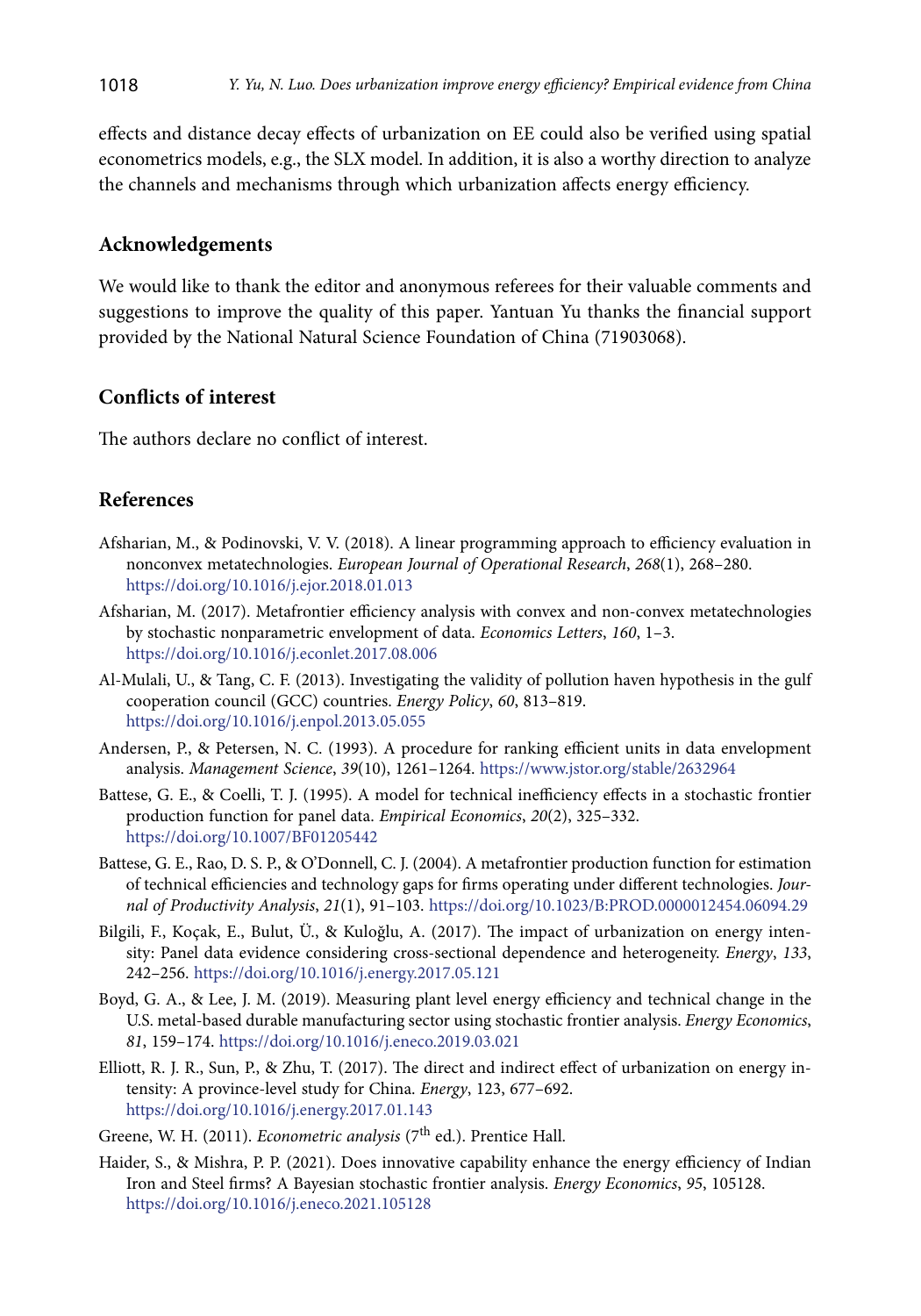- He, Y., Liao, N., & Zhou, Y. (2018). Analysis on provincial industrial energy efficiency and its influencing factors in China based on DEA-RS-FANN. *Energy*, *142*, 79–89. <https://doi.org/10.1016/j.energy.2017.10.011>
- Huang, C. W., Ting, C. T., Lin, C. H., & Lin, C. T. (2013). Measuring non-convex metafrontier efficiency in international tourist hotels. *Journal of the Operational Research Society*, *64*(2), 250–259. <https://doi.org/10.1057/jors.2012.52>
- Huang, J., & Hua, Y. (2018). Eco-efficiency convergence and green urban growth in China. *International Regional Science Review*, *42*(3–4), 307–334. <https://doi.org/10.1177/0160017618790032>
- Huang, J., Yu, Y., & Ma, C. (2018). Energy efficiency convergence in China: Catch-up, lock-in and regulatory uniformity. *Environmental and Resource Economics*, *70*(1), 107–130. [https://link.springer.](https://link.springer.com/article/10.1007/s10640-017-0112-0) [com/article/10.1007/s10640-017-0112-0](https://link.springer.com/article/10.1007/s10640-017-0112-0)
- Jorgenson, D., Gollop, F. M., & Fraumeni, B. (1987). *Productivity and U.S. economic growth*. Harvard University Press.
- Kou, Z., & Liu, X. (2017). *FIND report on city and industrial innovation in China*. Fudan Institute of Industrial Development, School of Economics, Fudan University.
- Li, K., Fang, L., & He, L. (2018). How urbanization affects China's energy efficiency: A spatial econometric analysis. *Journal of Cleaner Production*, *200*, 1130–1141. <https://doi.org/10.1016/j.jclepro.2018.07.234>
- Lv, Y., Chen, W., & Cheng, J. (2020). Effects of urbanization on energy efficiency in China: New evidence from short run and long run efficiency models. *Energy Policy*, *147*, 111858. <https://doi.org/10.1016/j.enpol.2020.111858>
- Mardani, A., Zavadskas, E., Streimikiene, D., Jusoh, A., & Khoshnoudi, M. (2017). A comprehensive review of data envelopment analysis (DEA) approach in energy efficiency. *Renewable and Sustainable Energy Reviews*, *70*, 1298–1322. <https://doi.org/10.1016/j.rser.2016.12.030>
- Markandya, A., Pedroso-Galinato, S., & Streimikiene, D. (2006). Energy intensity in transition economies: Is there convergence towards the EU average? *Energy Economics*, *28*(1), 121–145. <https://doi.org/10.1016/j.eneco.2005.10.005>
- Nunn, N., & Qian, N. (2011). The potato's contribution to population and urbanization: Evidence from a historical experiment. *The Quarterly Journal of Economics*, *126*(2), 593–650. <https://doi.org/10.1093/qje/qjr009>
- Ouyang, X., Chen, J., & Du, K. (2021). Energy efficiency performance of the industrial sector: From the perspective of technological gap in different regions in China. *Energy*, *214*, 118865. <https://doi.org/10.1016/j.energy.2020.118865>
- Rafiq, S., Salim, R., & Nielsen, I. (2016). Urbanization, openness, emissions, and energy intensity: A study of increasingly urbanized emerging economies. *Energy Economics*, *56*, 20–28. <https://doi.org/10.1016/j.eneco.2016.02.007>
- Sadorsky, P. (2013). Do urbanization and industrialization affect energy intensity in developing countries? *Energy Economics*, *37*, 52–59. <https://doi.org/10.1016/j.eneco.2013.01.009>
- Sheng, P., He, Y., & Guo, X. (2017). The impact of urbanization on energy consumption and efficiency. *Energy* & *Environment*, *28*(7), 673–686. <https://doi.org/10.1177/0958305X17723893>
- Tiedemann, T., Francksen, T., & Latacz-Lohmann, U. (2011). Assessing the performance of German *Bundesliga* football players: A non-parametric metafrontier approach. *Central European Journal of Operations Research*, *19*(4), 571–587. <https://doi.org/10.1007/s10100-010-0146-7>
- Tone, K. (2001). A slacks-based measure of efficiency in data envelopment analysis. *European Journal of Operational Research*, *130*(3), 498–509. [https://doi.org/10.1016/S0377-2217\(99\)00407-5](https://doi.org/10.1016/S0377-2217(99)00407-5)
- Wang, Q., Zhao, Z., Zhou, P., & Zhou, D. (2013). Energy efficiency and production technology heterogeneity in China: A metafrontier DEA approach. *Economic Modelling*, *35*(5), 283–289. <https://doi.org/10.1016/j.econmod.2013.07.017>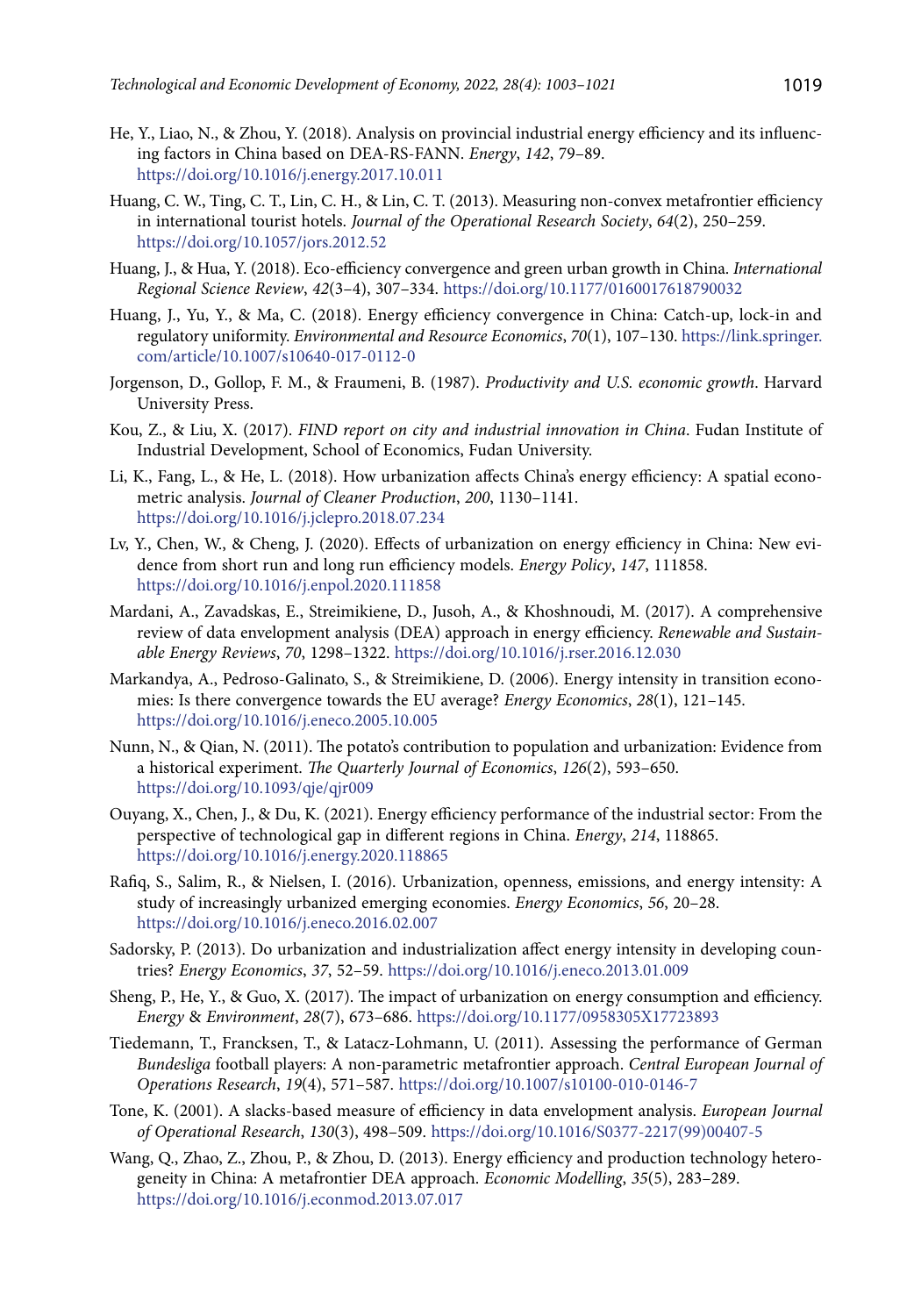- Wooldridge, J. M. (2008). *Nonlinear dynamic panel data models with unobserved effects. Invited lecture*. Canadian Econometrics Study Group, Montreal.
- Wooldridge, J. M. (2010). *Econometric analysis of cross section and panel data*. MIT Press.
- Yang, Z., Fan, M., Shao, S., & Yang, L. (2017). Does carbon intensity constraint policy improve industrial green production performance in China? A quasi-DID analysis. *Energy Economics*, *68*, 271–282. <https://doi.org/10.1016/j.eneco.2017.10.009>
- Yu, Y., Huang, J., & Zhang, N. (2018). Industrial eco-efficiency, regional disparity, and spatial convergence of China's regions. *Journal of Cleaner Production*, *204*, 872–887. <https://doi.org/10.1016/j.jclepro.2018.09.054>
- Yu, Y., Zhang, N., & Kim, J. D. (2020). Impact of urbanization on energy demand: An empirical study of the Yangtze River Economic Belt in China. *Energy Policy*, *139*, 111354. <https://doi.org/10.1016/j.enpol.2020.111354>
- Zhang, N., Kong, F., & Yu, Y. (2015). Measuring ecological total-factor energy efficiency incorporating regional heterogeneities in China. *Ecological Indicators*, *51*, 165–172. <https://doi.org/10.1016/j.ecolind.2014.07.041>

## **APPENDIX**

#### **A. Evolution of urban population (% of total population) during 1960–2020**



Figure A1. Evolution of urban population (% of total population) in China and the world during 1960–2020 (data sources: the World Bank)